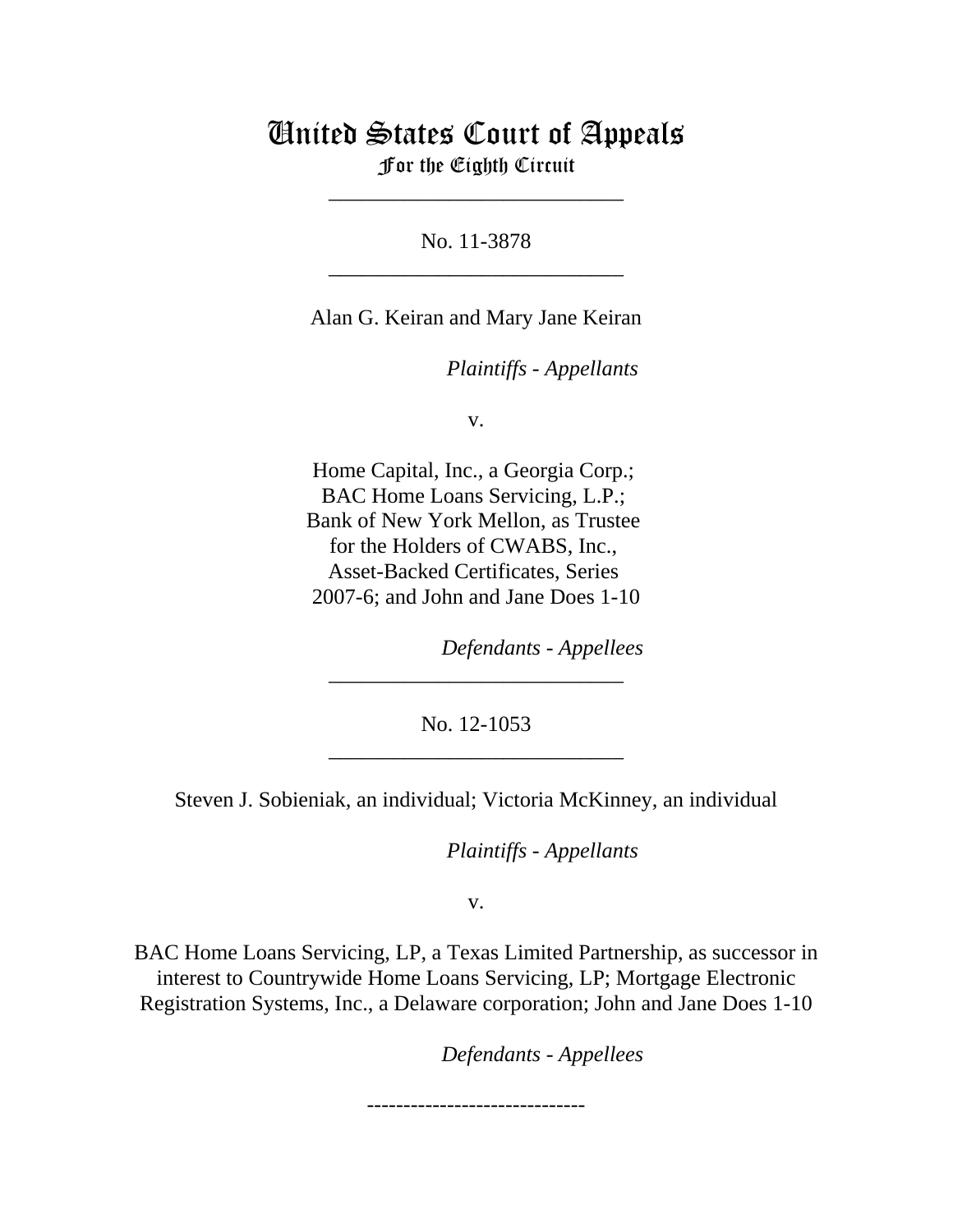Consumer Financial Protection Bureau

Amicus on Behalf of Appellant

American Bankers Association; Consumer Bankers Association; Consumer Mortgage Coalition

Amici on Behalf of Appellee

 Appeals from United States District Court for the District of Minnesota - Minneapolis

\_\_\_\_\_\_\_\_\_\_\_\_

\_\_\_\_\_\_\_\_\_\_\_\_

 Submitted: October 16, 2012 Filed: July 12, 2013

\_\_\_\_\_\_\_\_\_\_\_\_

\_\_\_\_\_\_\_\_\_\_\_\_

Before MURPHY, BEAM, and SHEPHERD, Circuit Judges.

BEAM, Circuit Judge.

These consolidated cases involve claims brought under the Truth in Lending Act (TILA), 15 U.S.C. §§ 1601 et seq., related to the plaintiffs' mortgage transactions. Stephen Sobieniak and Victoria McKinney (collectively "Sobieniaks") seek rescission and money damages from BAC Home Loans Servicing (BAC). Alan and Mary Jane Keiran seek the same relief from Bank of New York Mellon (BNYM). We affirm the district court. $<sup>1</sup>$ </sup>

<sup>&</sup>lt;sup>1</sup>The Honorable David S. Doty, United States District Judge for the District of Minnesota.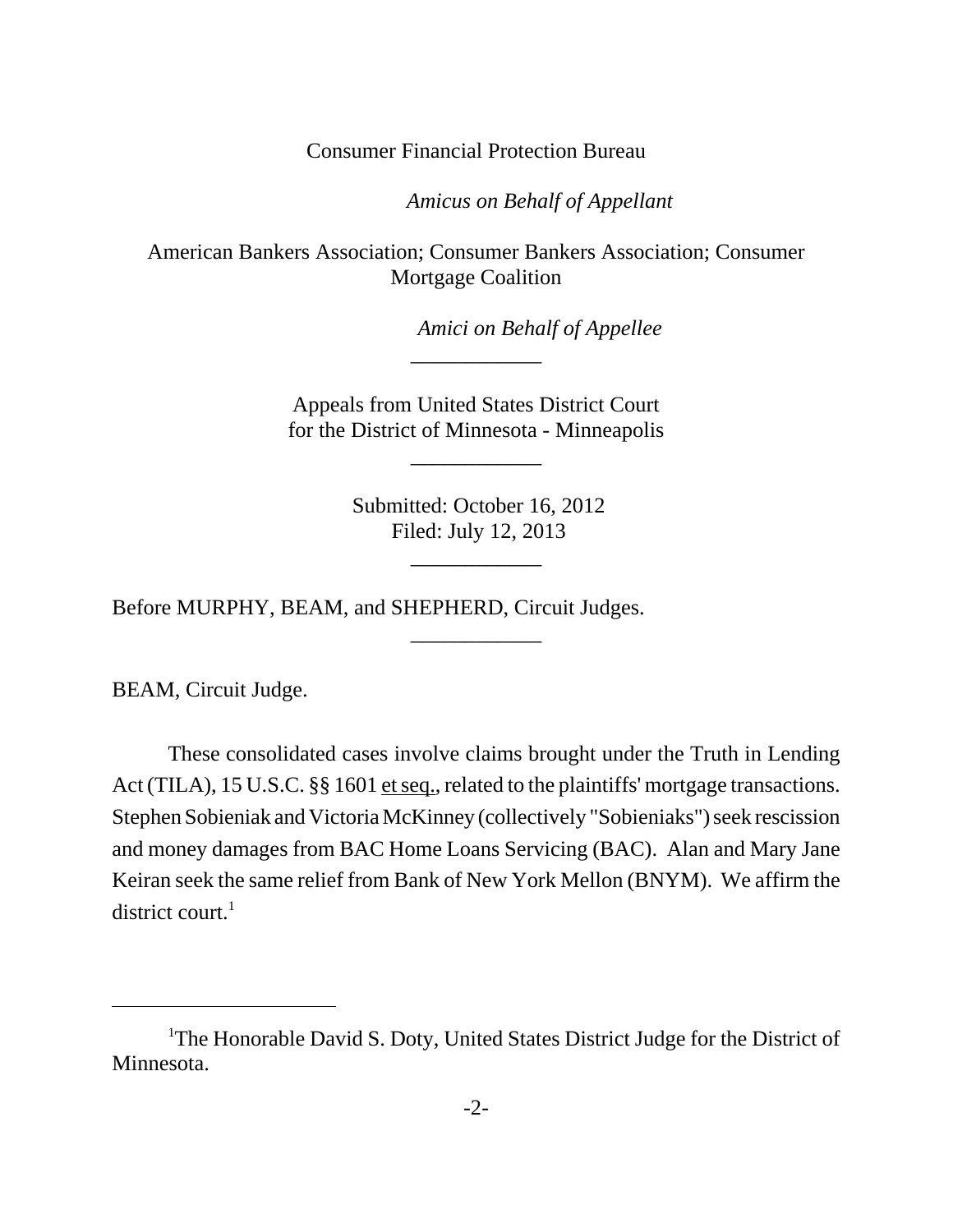### **I. BACKGROUND**

Due to the similarity of issues, these cases were consolidated for appeal, but we set forth the facts of each separately. On March 6, 2007, the Sobieniaks contacted Countrywide bank, requesting to essentially refinance their mortgage loan. Countrywide sent Sobieniaks TILA disclosures showing a principal value of \$567,000 and an annual percentage rate of 6.021%, leading to total payments of \$1,207,446.33. On March 22, 2007, the Sobieniaks executed a promissory note with a principal value of \$562,600 and a fixed annual percentage rate of 5.875%, leading to total payments amount of \$1,198,077.73. The note was secured by the Sobieniaks' principal residence, located in Wayzata, Minnesota. At closing, each of the Sobieniaks acknowledged receiving, as relevant to this action, two copies of the notice of right to cancel (rescind), and one copy of the TILA disclosure statement.

On January 15, 2010, the Sobieniaks sent a notice of rescission to BAC (which merged with Countrywide and became its successor in interest). On January 29, BAC denied the request to rescind because, in BAC's view, the Sobieniaks had received the correct number of copies of the required notices of right to cancel and TILA disclosures. On January 14, 2011, the Sobieniaks filed the present action pro se, but later obtained counsel and filed an amended complaint seeking rescission, money damages and a declaration that the mortgage is void, all due to BAC's alleged failure to provide two copies of a TILA disclosure at closing. The district court granted summary judgment in favor of BAC, finding that the Sobieniaks' claim for money damages for the failure to provide documents at closing was barred by the one-year statute of limitations in 15 U.S.C. § 1640(e); that the Sobieniaks were not entitled to money damages for failure to rescind because the Sobieniaks had not rebutted the presumption that they received all of the required TILA disclosures, and alternatively that the disclosure documents were valid on their face. The court further held that the Sobieniaks had no right to rescind because they did not file the suit for rescission within the three-year statute of repose contained in 15 U.S.C. § 1635(f).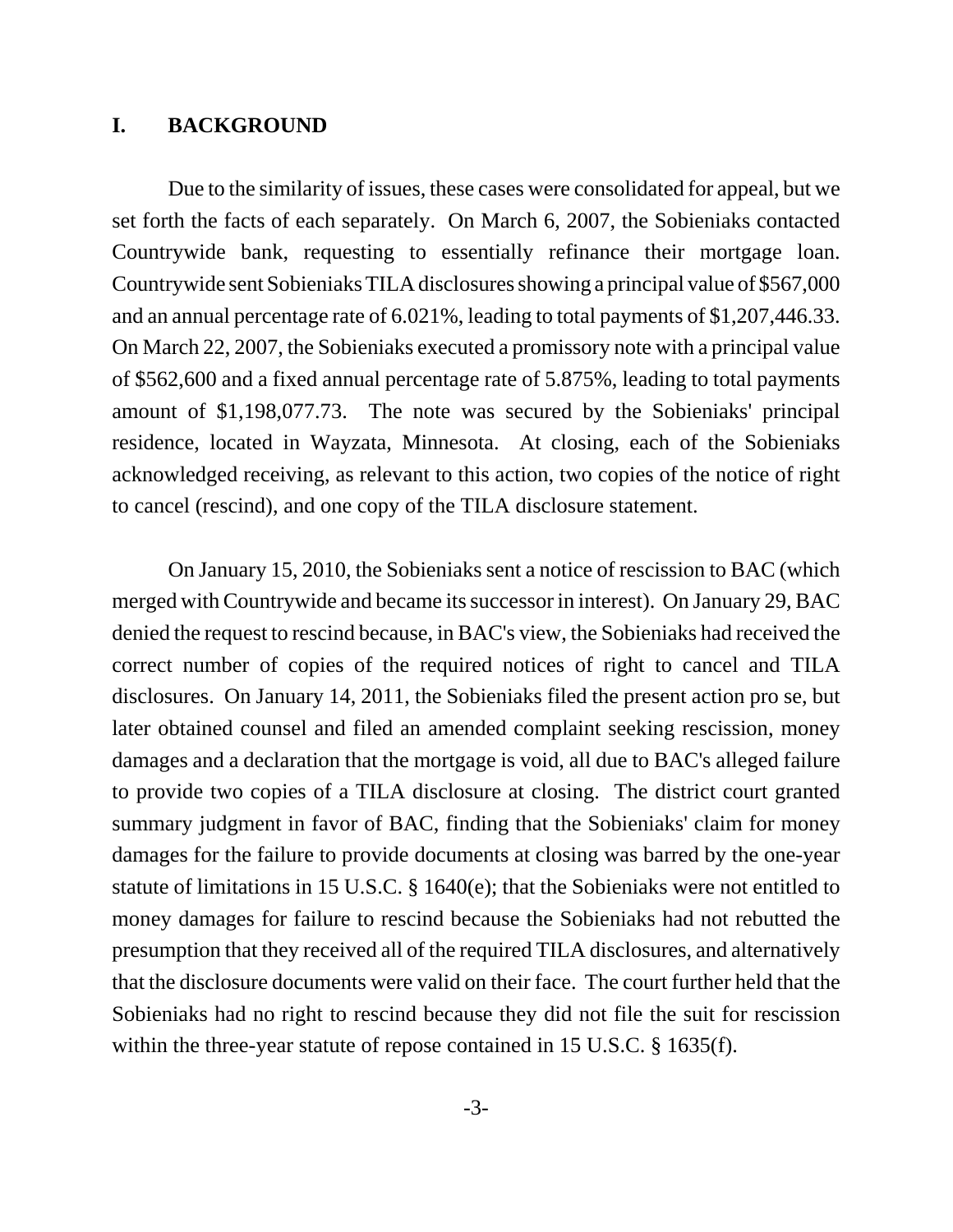The facts in the Keiran case are similar. In December 2006, the Keirans and Home Capital, Inc. (HCI) executed a promissory note in the amount of \$404,000 in exchange for a mortgage of real property located in Lakeville, Minnesota. The loan was subsequently assigned to, and is currently held by BNYM. At closing, each of the Keirans acknowledged receiving, as relevant to this action, two copies of the notice of right to cancel (rescind), and one copy of the TILA disclosure statement. The Keirans stopped making payments on the note in November 2008. On October 8, 2009, the Keirans sent rescission notices to BNYM and to BAC–which services the Keirans' note for BNYM–alleging that they did not receive sufficient copies of disclosures required by TILA at the December 2006 closing. On January 7, 2010, BAC informed the Keirans that no basis for rescission existed. On October 29, 2010, the Keirans filed the current action seeking rescission of the mortgage loan, money damages and a declaratory judgment voiding BNYM's security interest in the Keirans' mortgage loan. Like the Sobieniaks, they alleged rescission was proper because they were entitled to, and did not receive, more than one copy of the TILA Disclosure Statement at closing. The bank moved for summary judgment, which the district court granted, holding that the claims for money damages for TILA deficiencies at closing were barred by the one-year statute of limitations, that the claim for money damages for the bank's failure to rescind was without merit because there were no evidently deficient TILA notices in the Keirans' paperwork at closing, and that the claim for rescission was barred by the three-year statute of repose.

On appeal, plaintiffs challenge the district court's rulings regarding whether filing suit, or instead simply giving notice to the bank within three years is required to preserve the right of rescission under 15 U.S.C. § 1635(f). Additionally, they challenge the district court's rulings that the banks were entitled to summary judgment on plaintiffs' claims for money damages.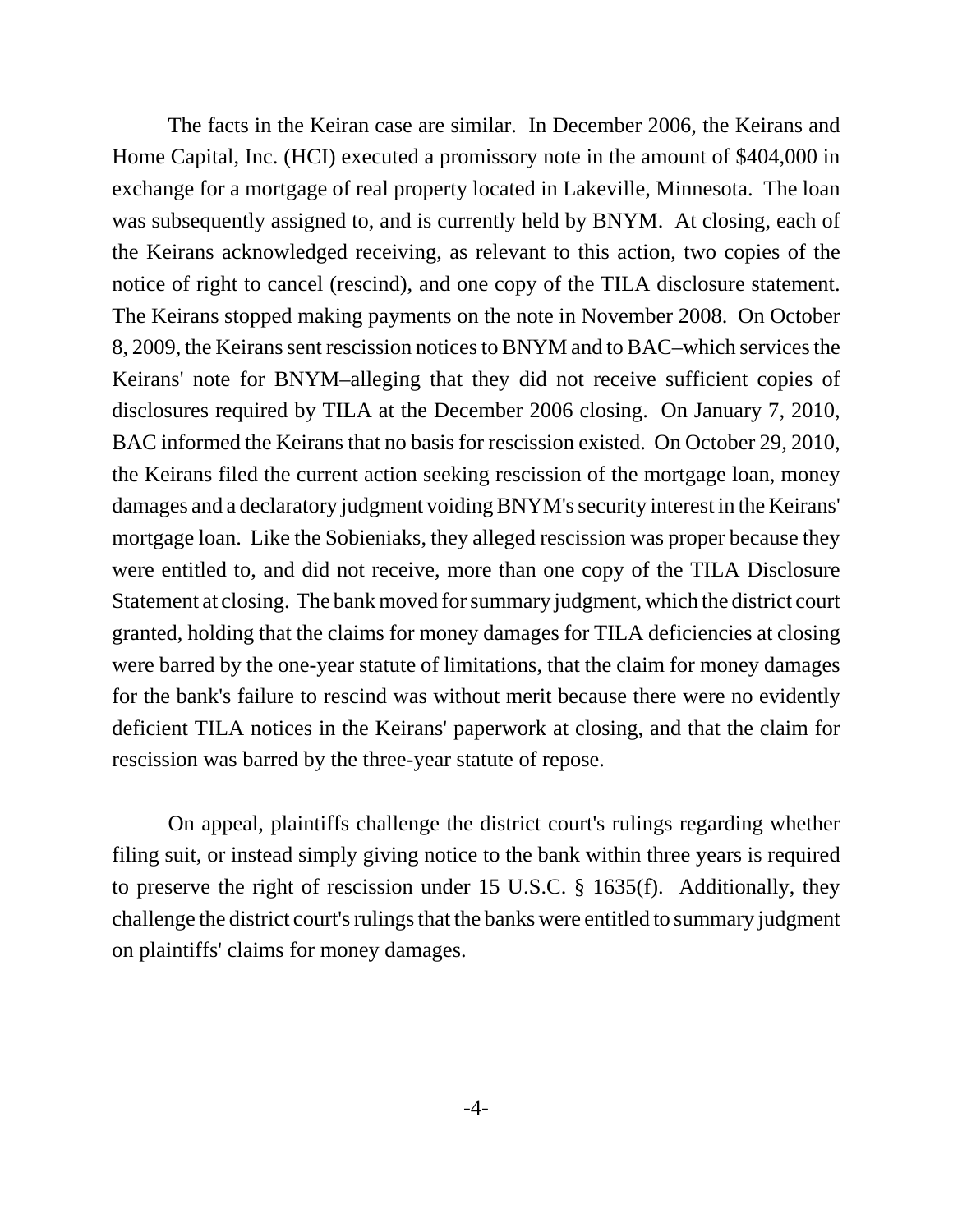# **II. DISCUSSION**

We review the district court's grant of summary judgment de novo, viewing the evidence and inferences in favor of the nonmoving party, and affirming if there is no genuinely material factual dispute and the movant is entitled to judgment as a matter of law. Davis v. U.S. Bancorp, 383 F.3d 761, 765 (8th Cir. 2004). A complete failure to prove an essential element of a case renders all other facts immaterial. Celotex Corp. v. Catrett, 477 U.S. 317, 322-23 (1986).

Congress enacted TILA "to assure a meaningful disclosure of credit terms so that the consumer will be able to compare more readily the various credit terms available to him and avoid the uninformed use of credit." 15 U.S.C. § 1601(a). We broadly construe TILA in favor of consumers. Rand Corp. v. Moua, 559 F.3d 842, 845 (8th Cir. 2009). In transactions secured by a principal dwelling, TILA gives borrowers an unconditional three-day right to rescind. 15 U.S.C. §§ 1635(a), 1641(c). The three-day rescission period begins upon the consummation of the transaction or the delivery of the required rescission notices and disclosures, whichever occurs last. Id. § 1635(a). Required disclosures must be made to "each consumer whose ownership interest is or will be subject to the security interest," 12 C.F.R. § 226.23(a), and must include two copies of a notice of the right to rescind (also referred to as the Notice of Right to Cancel), id. § 226.23(b)(1), and a TILA disclosure statement, outlining:

the annual percentage rate, the method of determining the finance charge and the balance upon which a finance charge will be imposed, the amount of the finance charge, the amount to be financed, the total of payments, the number and amount of payments [and] the due dates or periods of payments scheduled to repay the indebtedness.

15 U.S.C. § 1602(u).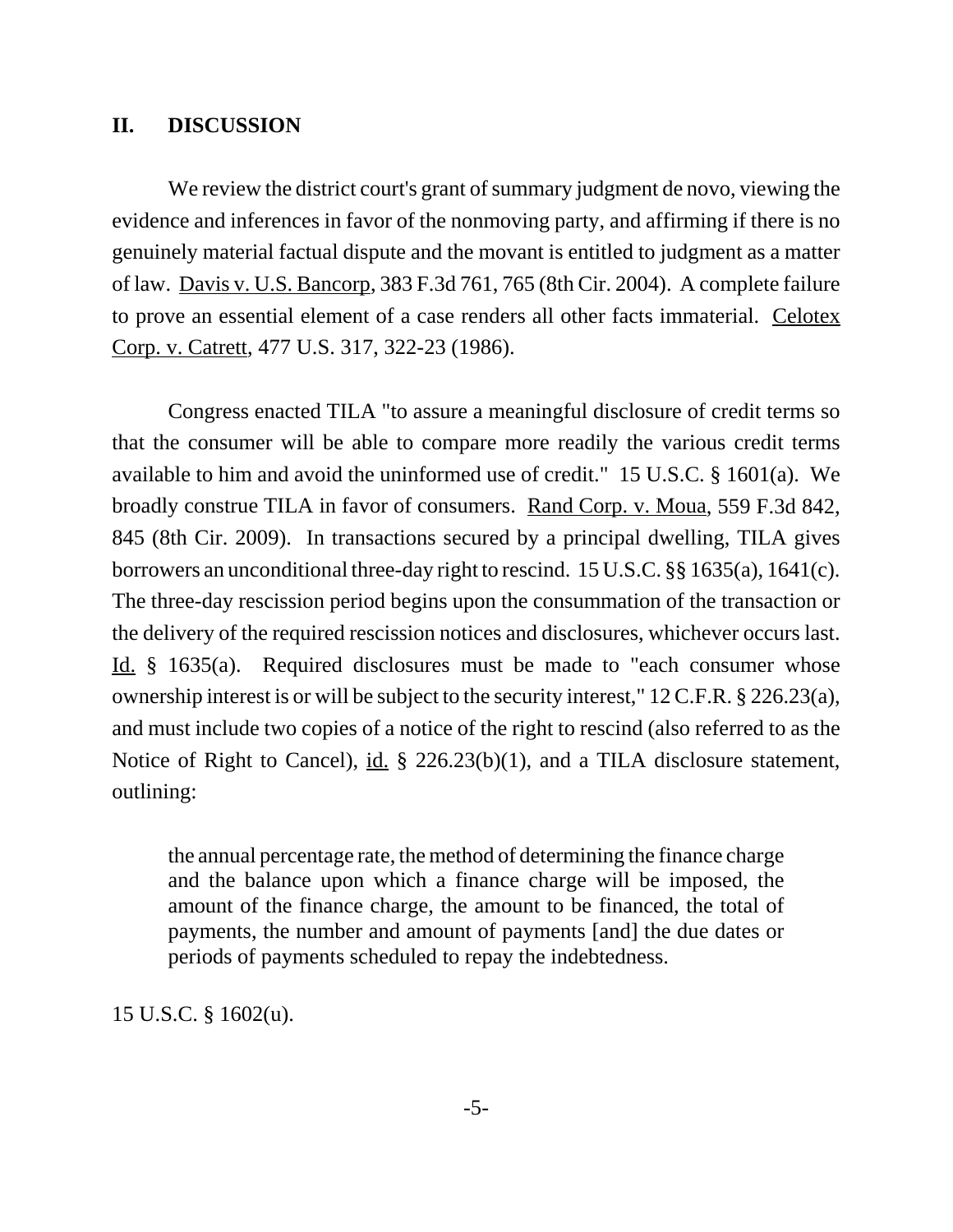These disclosures must be made "clearly and conspicuously in writing, in a form that the consumer may keep." 12 C.F.R. § 226.17(a)(1). If the creditor fails to make the required disclosures or rescission notices, the borrower may rescind beyond the unconditional three-day period, but that "right of rescission shall expire three years after the date of consummation of the transaction." 15 U.S.C. § 1635(f); see also 12 C.F.R. § 226.23(a)(3). TILA allows for money damages and attorney fees when a creditor violates the statute. 15 U.S.C.  $\S$ § 1635(g), 1640(a). A claim for money damages must be brought within one year<sup>2</sup> from the date of the occurrence of the violation.  $\underline{Id.}$  § 1640(e).

#### **A. Rescission**

The first issue we consider is whether the plaintiffs timely filed this action to enforce their right of rescission, which "shall expire three years after the date" of the consummation of their loan transactions. <u>Id.</u>  $\S$  1635(f). Plaintiffs contend that to preserve that right, they needed only to inform the lender, within three years and in writing, of their intent to rescind. The banks argue that the borrower must instead file suit for rescission within three years of closing or the right expires pursuant to the terms of § 1635(f). Our sister circuits are split on this issue.

In Gilbert v. Residential Funding LLC, 678 F.3d 271 (4th Cir. 2012), the Fourth Circuit came to the conclusion that giving the creditor written notice, in any form, was

<sup>2</sup> Plaintiffs do not challenge the district court's rulings that their claims for money damages for the banks' failures to deliver documents at closing are barred by § 1640's one-year statute of limitations, as both lawsuits were clearly brought more than one year after the respective loan closings. Their claims for money damages for the banks' failures to rescind are, however, timely. See 15 U.S.C. §§ 1635(b), 1640(e).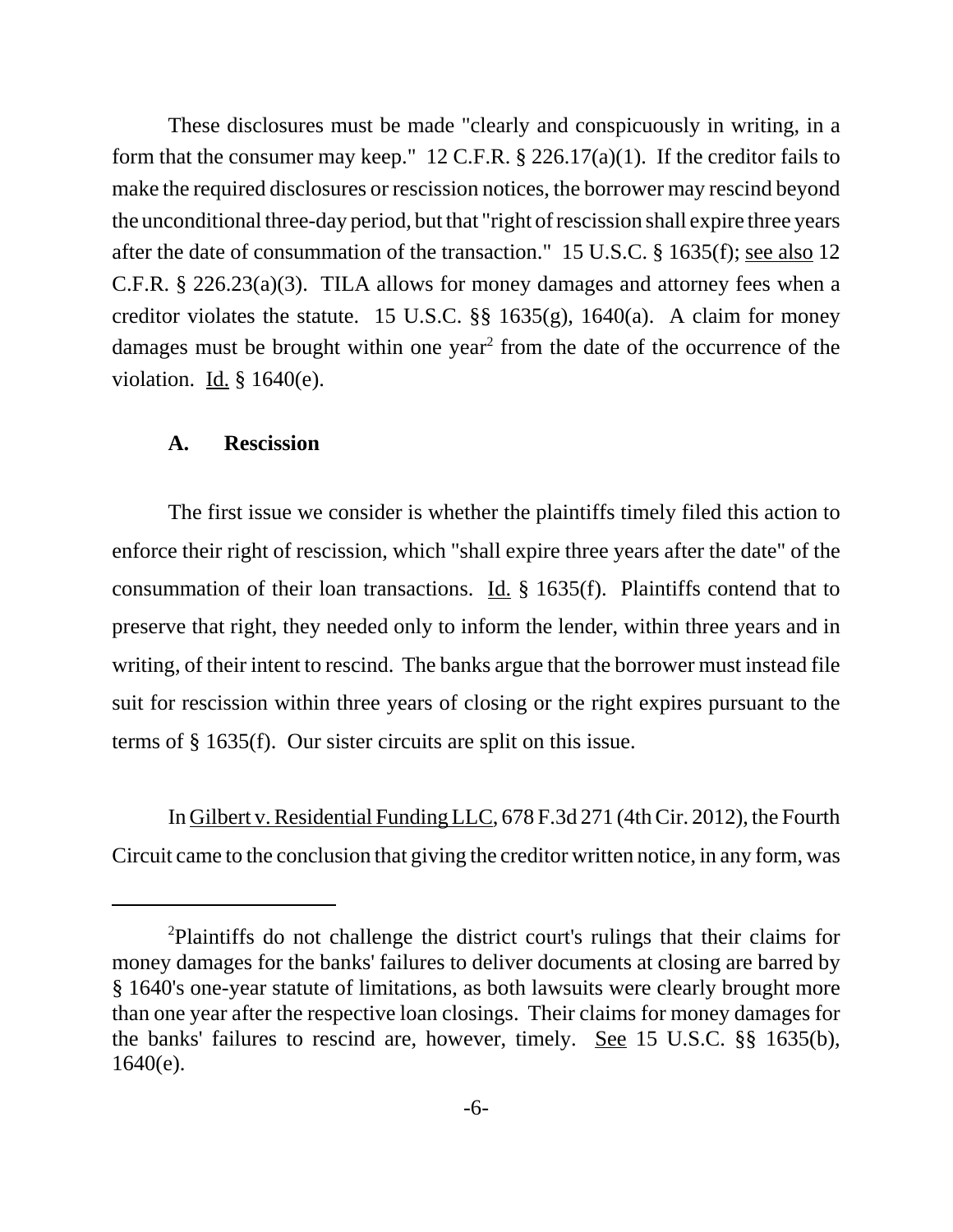enough to satisfy the statute of repose. Id. at 277-78. The Gilbert court relied heavily upon the statute's implementing regulation, known as Regulation Z:

To exercise the right to rescind, the consumer shall notify the creditor of the rescission by mail, telegram or other means of written communication. Notice is considered given when mailed, when filed for telegraphic transmission or, if sent by other means, when delivered to the creditor's designated place of business.

# 12 C.F.R. § 226.23(a)(2).

The Gilbert court found that the plain meaning of the statute and the regulation compelled the conclusion that the plaintiffs exercised their right to rescind by signaling their intent to do so in a letter to the bank. 678 F.3d at 277-78. The court noted that "neither 15 U.S.C. § 1635(f) nor Regulation Z says anything about the filing of a lawsuit, and we refuse to graft such a requirement" upon obligors seeking rescission. Id. at 277. A recent decision by the Third Circuit shows it to be in accord with the Fourth Circuit. See Sherzer v. Homestar Mortg. Servs., 707 F.3d 255 (3d Cir.  $2013$ ).<sup>3</sup>

On the other hand, the Tenth Circuit in Rosenfield v. HSBC Bank, USA, 681 F.3d 1172 (10th Cir. 2012), found that although TILA must be construed liberally in favor of the consumer, the court could not accept the view that notice without suit was enough, and instead, held that commencement of suit was required. Id. at 1187-88. The court "acknowledge[d]" the Fourth Circuit's opinion in Gilbert, but disagreed with

<sup>&</sup>lt;sup>3</sup>Prior to **Sherzer**, it looked as though the Third Circuit might be on the other side of this issue. See Williams v. Wells Fargo Home Mortg., Inc., 410 F. App'x 495, 499 (3d Cir. 2011) (unpublished) ("It may be that an obligor may invoke the right to rescission by mere notice. Mere invocation without more, however, will not preserve the right beyond the three-year period.").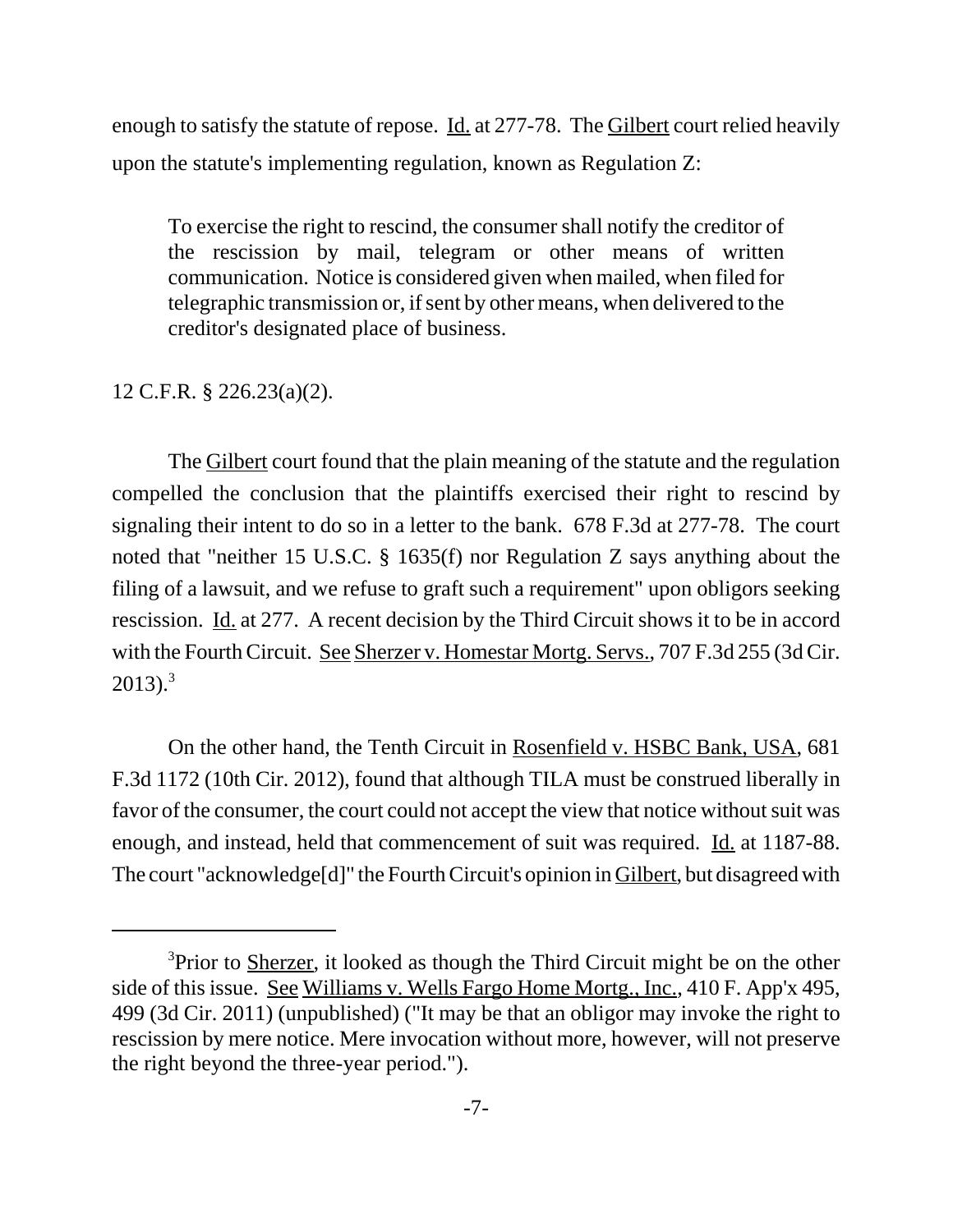the Fourth Circuit's view that the right to rescission can be "exercised" under TILA without the rescission ever being effectuated by a court. Id. at 1188 n.12. The Rosenfield court stated,

[w]e disagree that the filing of a suit *to rescind* is not required in order to exercise the right. We simply cannot square the Fourth Circuit's view with the Supreme Court's strong pronouncement in Beach that the TILA rescission right is extinguished if it is not exercised within the three-year statutory period, *and* the Court's vision of repose and its salutary purposes under TILA.

Id. (citation omitted). The Ninth Circuit is in accord with this viewpoint. See, e.g., McOmie–Gray v. Bank of Am. Home Loans, 667 F.3d 1325, 1328 (9th Cir. 2012) ("[U]nder the case law of this court and the Supreme Court, rescission suits must be brought within three years from the consummation of the loan, regardless whether notice of rescission is delivered within that three-year period.").

The Supreme Court decision referred to in Rosenfield is Beach v. Ocwen Federal Bank, 523 U.S. 410 (1998). In Beach, the Court addressed whether a borrower may assert his right to rescind as an affirmative defense in a collection action brought by the lender more than three years after the consummation of the transaction. Id. at 411-12. The borrowers in Beach acknowledged that their right to institute an independent proceeding for rescission under § 1635 lapsed three years after closing on the loan, but they argued that the restriction to three years in § 1635(f) was a statute of limitation governing only the institution of the lawsuit, but had no effect when a borrower claimed the right of rescission as a defense. The Court rejected that view, and reasoned that Congress intended to foreclose the federal right to rescind provided under TILA, defensively or otherwise, after the three-year period has run. Id. at 419.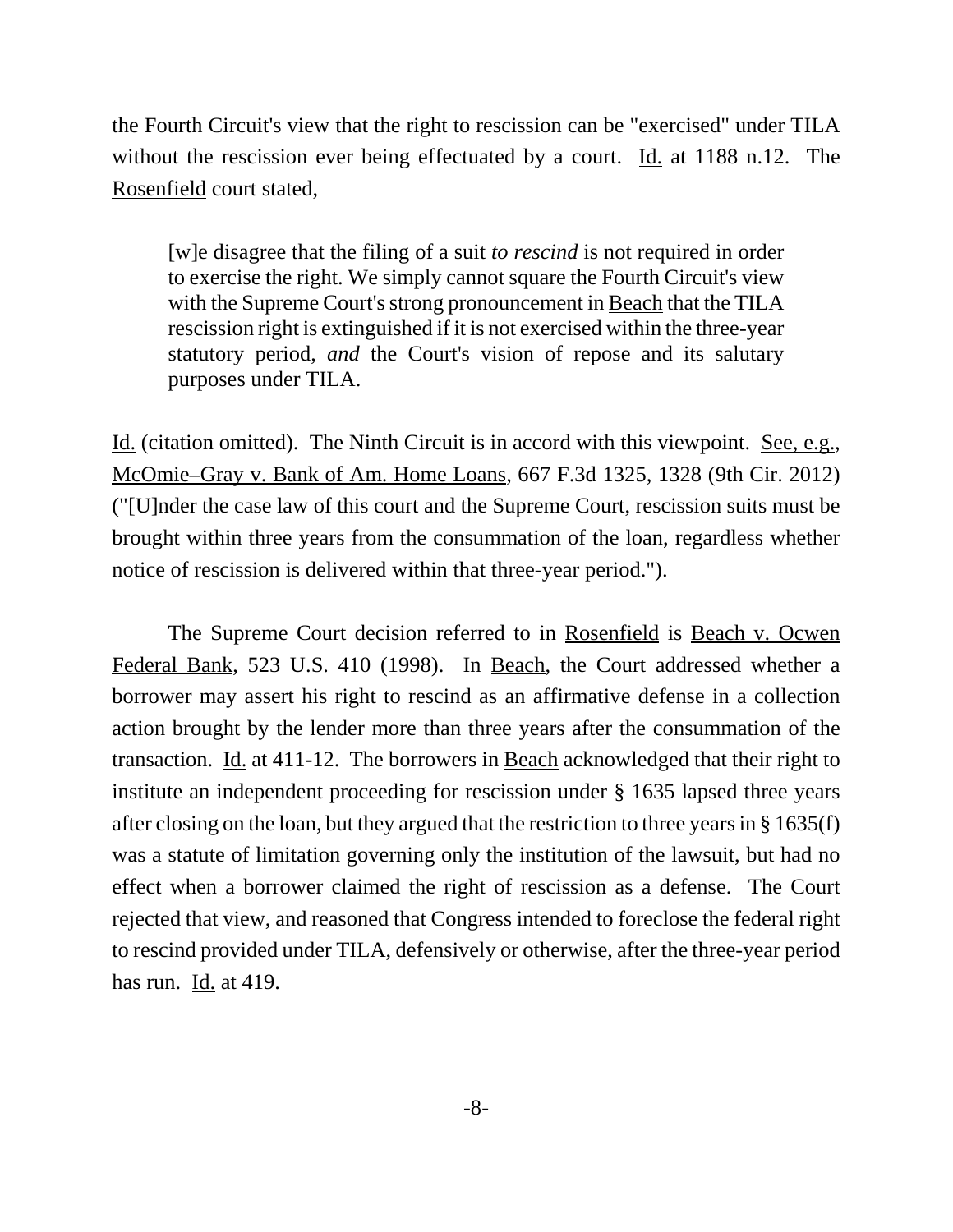The Rosenfield court relied extensively on Beach in reasoning that §1635(f) governs the "life" of the right to rescind, holding that "the mere invocation of the right to rescission via a written letter, without more, is not enough to preserve a court's ability to effectuate (or recognize) a rescission claim after the three-year period has run." 681 F.3d at 1182. Key to this inquiry in Rosenfield was the general nature of a statute of repose as a bar that "*completely* extinguish[es] the right being claimed *after it lapses*," and "serves as an unyielding and absolute barrier to a cause of action" that is unconcerned with "plaintiff's diligence"; instead, a statute of repose is "concerned with the defendant's peace." Id. at 1182-83 (quotations omitted). Consistent with the purpose and intent of a statute of repose, the court held that "it is the filing of an action in a court . . . that is required to invoke the right limited by the TILA statute of repose; the concept of repose itself . . . fundamentally *limits* the ability to file an action." Id. at 1183.

Another focus of the Rosenfield court was the character of rescission in general. Because rescission is an equitable remedy designed to return parties to the status quo ante, its justification is remedial economy as compared with remedies designed to achieve the compensatory goal of a damages award. Remedial economy is not furthered when rescission is prohibitively difficult or even impossible to enforce. Id. at 1183-84. If a plaintiff must only notify the lender of his or her "intent" to rescind, at some uncertain future date, the plaintiff may or may not take action upon that intent, serving as a cloud on the bank's title if the property proceeded to foreclosure before any action was taken. As the Rosenfield court noted, "when a borrower who has provided notice to a creditor decides later–at some unknown, and perhaps distant, point in the future–to effectuate the rescission right through judicial process, the underlying circumstances in no small number of cases are likely to have changed significantly." Id. at 1185; <u>see also Beach</u>, 523 U.S. at 418-19 (recognizing that § 1635(f) acts to limit the clouding of a property's title).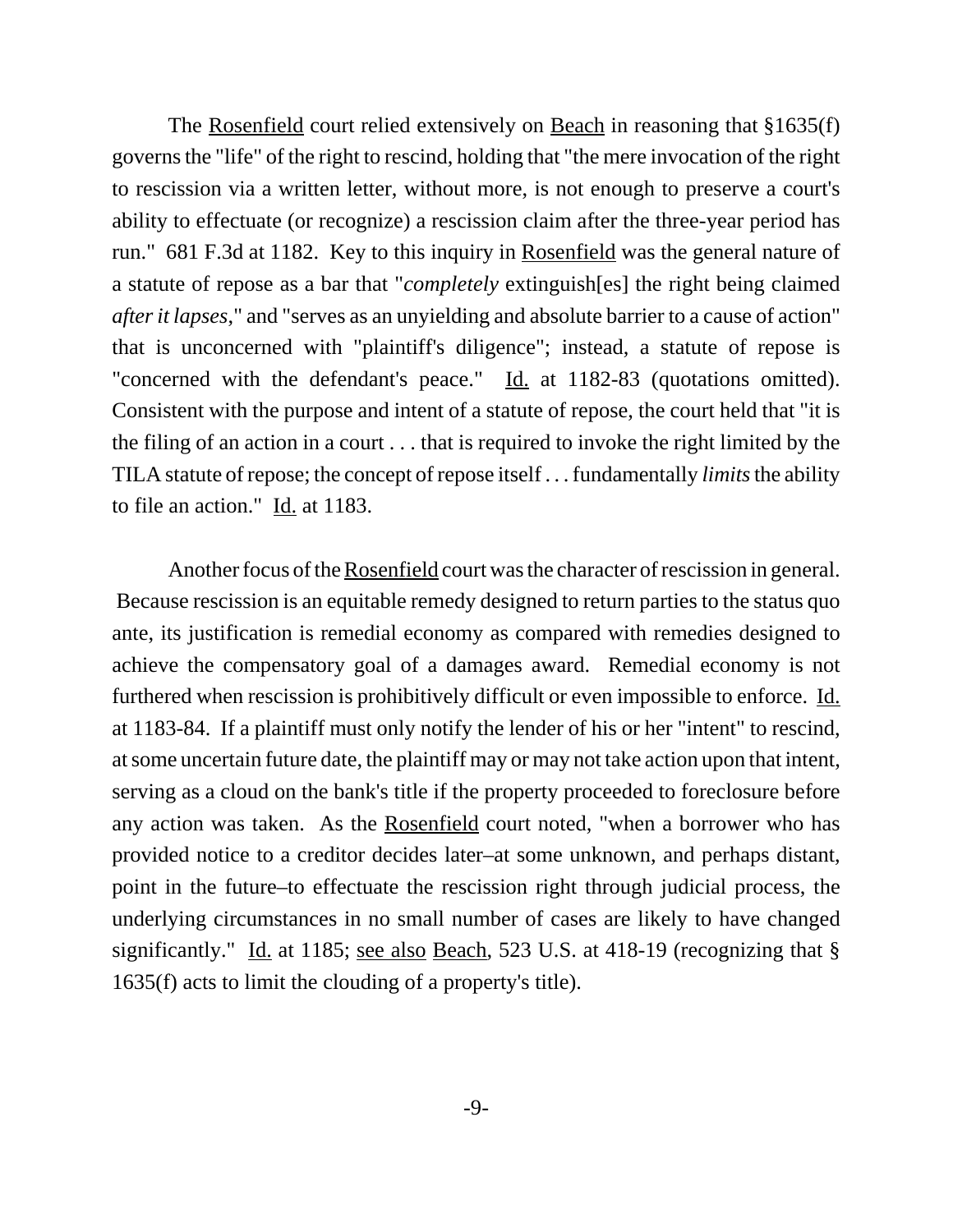Given these considerations, we agree with the Tenth Circuit's thorough and well-reasoned opinion in Rosenfield and hold that a plaintiff seeking rescission must file suit, as opposed to merely giving the bank notice, within three years in order to preserve that right pursuant to § 1635(f). The nature of a statute of repose and the remedy of rescission, in addition to the uncertainties as to title that would likely occur if the right is not effectuated by court filing within three years of the underlying transaction, are each compelling reasons for the conclusion that we draw. We are not unmindful of the language of Regulation Z or the interpretation of that regulation–that notice, as opposed to filing suit, is enough to preserve the right–that the Consumer Financial Protection Bureau (CFPB), amicus in this case, has advanced in favor of the plaintiffs. However, we agree with Rosenfield that the text of the statute, as explicated in Beach, establishes that filing suit is required. And furthermore, while Regulation Z sets forth one of the things an obligor must do to rescind the loan–give written notice to the bank–it does not set forth the entirety of things necessary to accomplish rescission. Indeed, Regulation Z says nothing about filing suit, but filing suit will certainly be necessary to actually accomplish rescission in most cases where rescission under TILA is sought. See Rosenfield, 681 F.3d at 1186 n.10 (noting that the Beach Court's vision of repose meant that rescission must be asserted via court filing during the repose period, which was inconsistent with the CFPB's argument that rescission under TILA may be accomplished without judicial process); cf. Tri-State Hotels, Inc. v. FDIC, 79 F.3d 707, 715 (8th Cir. 1996) (describing rescission as a "judicial" remedy (quotation omitted)).

Nor do we agree with the CFPB's argument that the bank, rather than the obligor, should be required to file suit to essentially prevent rescission. This would create a situation wherein rescission is complete, in effect, simply upon notice from the borrower, whether or not the borrower had a valid basis for such remedy. Under this scenario, the bank's security interest would be unilaterally impaired, casting a cloud on the property's title, an approach envisioned and rejected by Beach. 523 U.S. at 418-19. Our interpretation of § 1635(f) creates no dissonance between the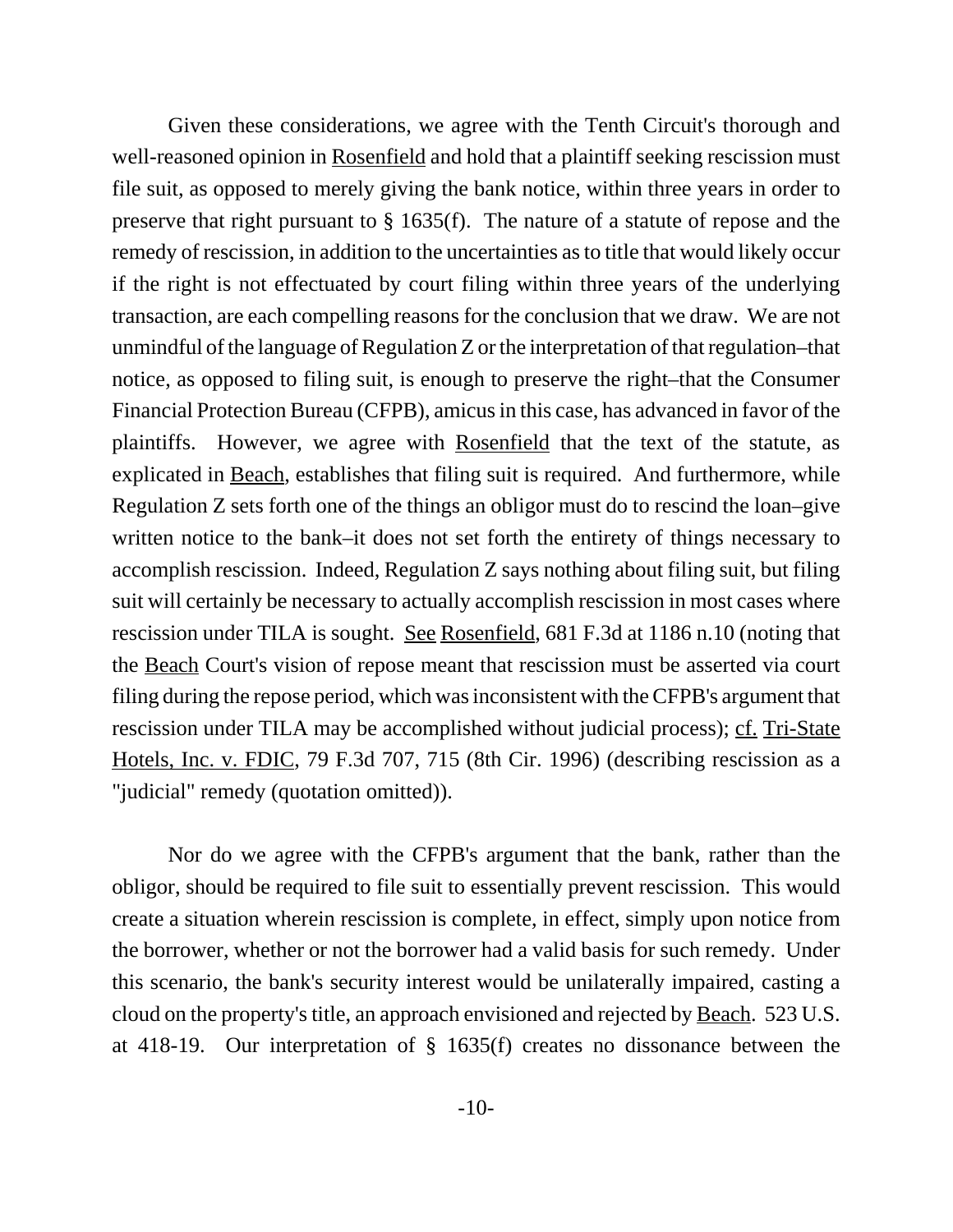regulation and the statute. The regulation requires notice to the lender of an intent to rescind, and the statute requires that rescission be accomplished within three years or the right expires. Extrapolating from Beach, we hold that to accomplish rescission within the meaning of  $\S$  1635(f), the obligor must file a rescission action in court.<sup>4</sup> Neither the Sobieniaks nor the Keirans accomplished rescission in this way within three years of their respective transactions. Accordingly, their right to rescind has expired and the district court correctly entered summary judgment on the rescission claims.

# **B. Money Damages**

Plaintiffs next challenge the district court's rulings that they are, as a matter of law, not entitled to money damages for the banks' refusal to rescind after the Sobieniaks and Keirans gave written notice of their respective intents to rescind. TILA allows for actual damages and attorney fees when a creditor violates the statute (which presumably includes an alleged violation of the consumer's right to rescind), and such claims must be brought within one year from the date of the occurrence of the violation. 15 U.S.C. §§ 1635(g), 1640(a) & (e).

Even though their claim for actual rescission is not timely based upon the foregoing analysis, the plaintiffs' claims for money damages based upon the banks' failure to rescind is, at the very least, cognizable. The heart of our analysis in the

<sup>&</sup>lt;sup>4</sup>The Rosenfield court expressly did not decide the question of whether rescission under TILA could also be accomplished if the lender, upon receipt of the obligor's notice to rescind, agrees to rescission and purports to cancel the underlying transaction. 681 F.3d at 1183 n.8. Rosenfield did not foreclose the argument that under these circumstances, courts could hold the lender responsible in equity. Id. We agree that nothing in TILA or Beach would seem to foreclose the parties completing the rescission process privately, in the event that the lender agrees to rescission upon notice from the obligor.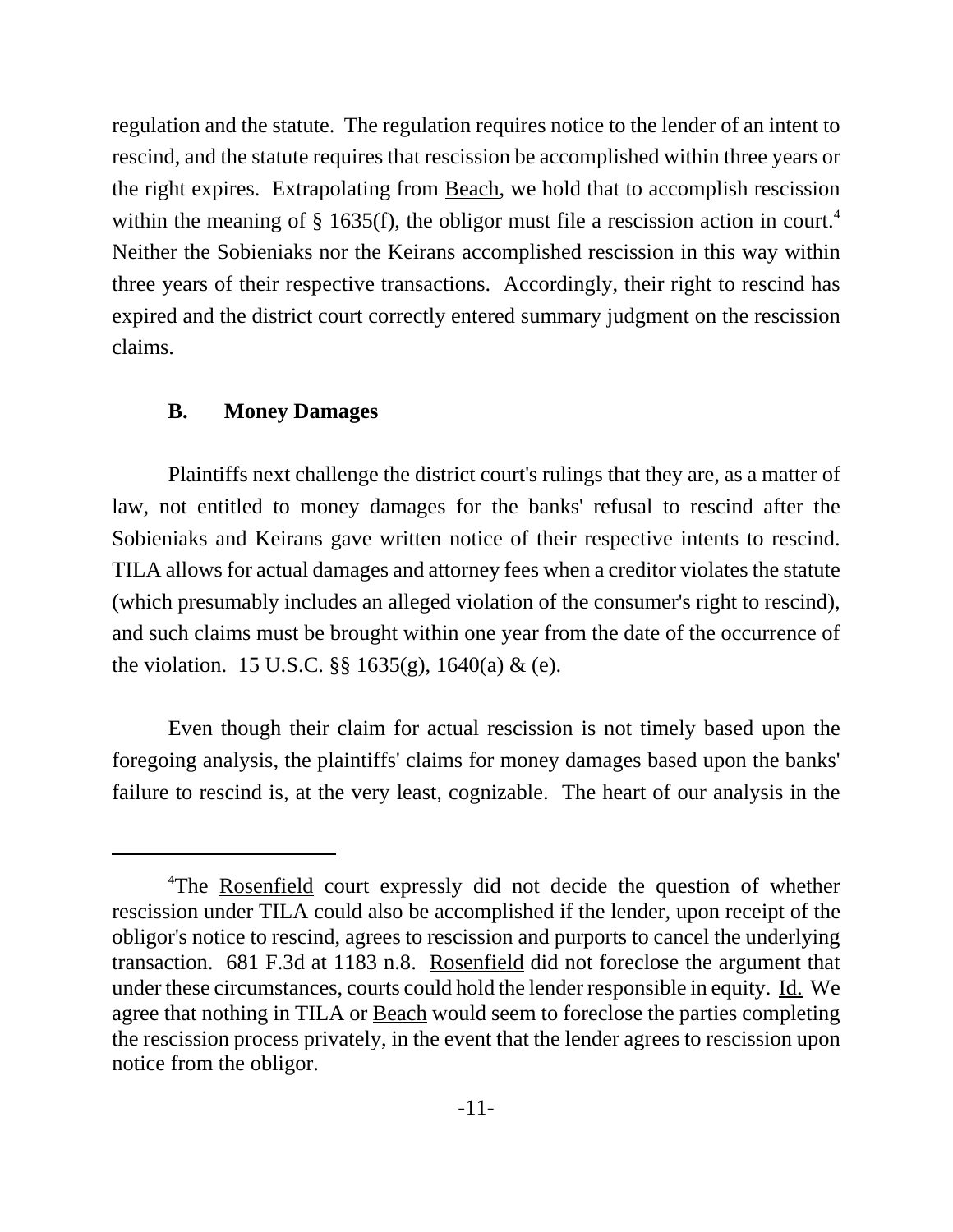preceding section is that § 1635(f)'s status as a statute of repose means that the right was extinguished after three years, not that the right never existed. The failure-torescind cause of action accrued when plaintiffs requested rescission and the banks denied the request. As previously noted, ante n.2, this claim is timely. We apply an "objective standard of review" to alleged violations of TILA. Ofor v. Ocwen Loan Servicing, LLC, 649 F.3d 808, 815 (8th Cir. 2011) (quotation omitted), cert. denied, 132 S. Ct. 1747 (2012).

Both sets of plaintiffs sue assignee banks<sup>5</sup> $-$ BAC is the assignee<sup>6</sup> creditor in the Sobieniaks' case and BNYM in the Keirans' case. They allege the banks wrongfully

<sup>&</sup>lt;sup>5</sup>Keirans also sued their loan servicer, BAC. Subject to exceptions not applicable here, loan servicers are not liable for money damages under TILA. See 15 U.S.C. § 1641(f); Gale v. First Franklin Loan Servs., 701 F.3d 1240, 1245 (9th Cir. 2012). The Keirans also sued the original lending bank, HCI, and all plaintiffs sued several "John and Jane Does" but apparently neither HCI nor any of the "Does" were ever served. Finally, Sobieniaks sued the Mortgage Electronic Registration Systems, Inc. (MERS). MERS is an electronic registration system wherein lenders can transfer interests in promissory notes to each other, while MERS remains the mortgagee of record. Dunbar v. Wells Fargo Bank, N.A., 709 F.3d 1254, 1256, n.2 (8th Cir. 2013). At all points in this litigation, MERS and the Sobieniaks' assignee bank, BAC, were treated as one assignee bank entity, and we do the same, referring only to BAC or the bank.

<sup>&</sup>lt;sup>6</sup>The Sobieniaks argued for the first time at oral argument that BAC is not actually an assignee bank, and allege there are issues of fact with regard to whether BAC's successor-by-merger acquisition of Countrywide makes it an assignee bank. However, the Sobieniaks alleged in their complaint that BAC was an assignee bank, and repeated this assertion in the opening brief. We accordingly treat BAC as an assignee bank and will not consider the Sobieniaks' contrary argument on appeal. See Express Scripts, Inc. v. Aegon Direct Mktg. Servs., Inc., 516 F.3d 695, 701 (8th Cir. 2008) (holding that because a party failed to raise an issue to the district court or in its appeal briefs and because our circuit had not ever addressed the issue, the argument was waived).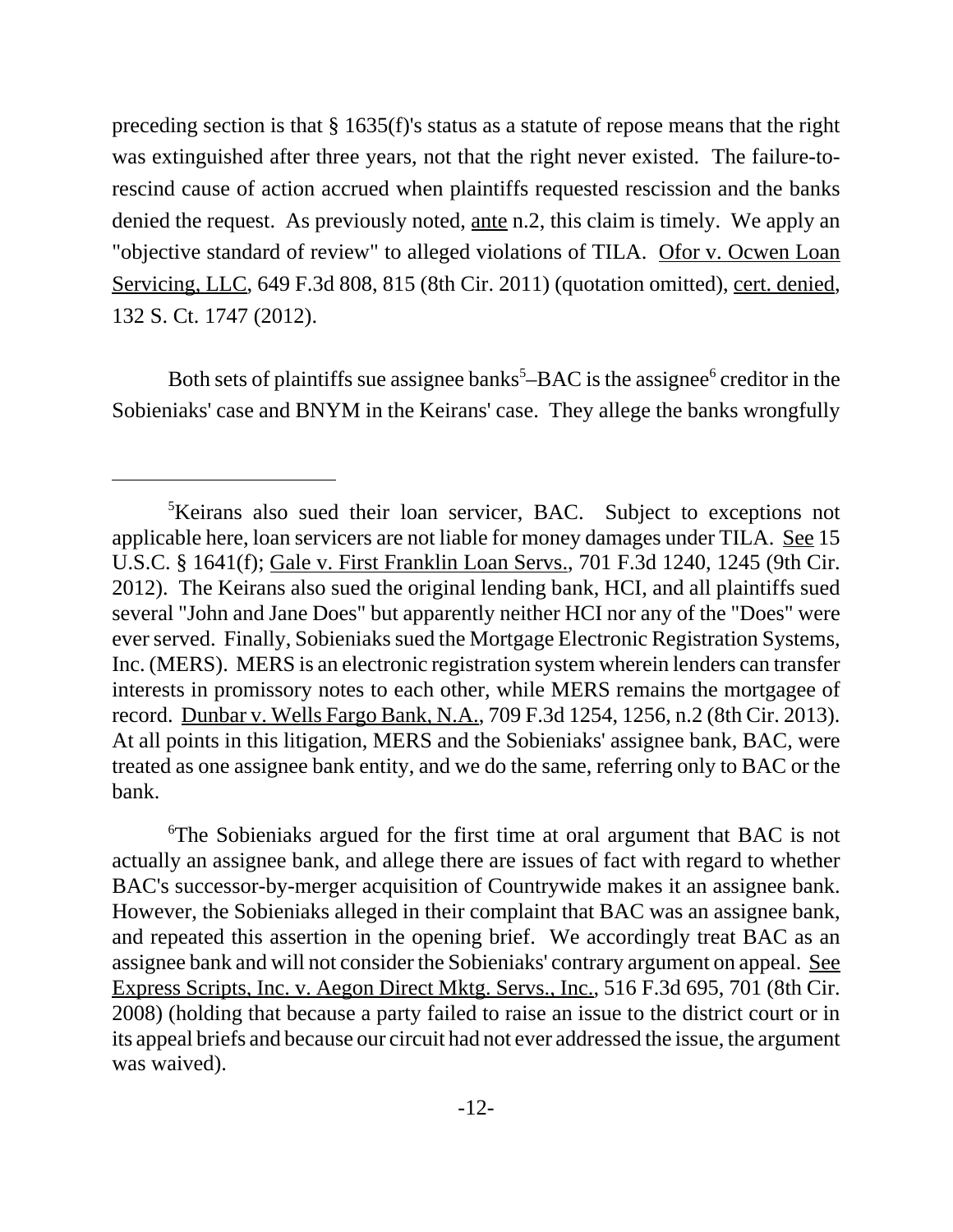refused to rescind, and that they were entitled to rescind their mortgages because they received only one copy of the required TILA disclosure statement.<sup>7</sup>

The banks argue that they are not liable because of their status as assignee banks. Section 1641(a) states in part:

[A]ny civil action for a violation of . . . [TILA] which may be brought against a creditor may be maintained against any assignee of such creditor only if the violation for which such action or proceeding is brought is apparent on the face of the disclosure statement, except where the assignment was involuntary.

15 U.S.C. § 1641(a).

Plaintiffs argue that § 1641(a) does not apply to violations based on a failure to rescind. However, the statute does not exempt rescission failures from its provisions. Further, the point of the statute is to afford some measure of protection to assignee banks, whose representatives were not present at closing. Taylor v. Quality Hyundai, Inc., 150 F.3d 689, 694 (7th Cir. 1998). The statute "does not impose a duty of additional inquiry on assignees." Id. Instead, assignees are liable "[o]nly [for] violations that a reasonable person can spot on the face of the disclosure statement," id*.,* so that assignee banks need not delve into the details of closings when they decide whether to accept assignment of a financial transaction. A violation is facially apparent when the document "can be determined to be incomplete or inaccurate from the face of the disclosure statement or other documents assigned, or . . . does not use the terms required" by TILA. 15 U.S.C. § 1641(a).

<sup>&</sup>lt;sup>7</sup>As previously noted, plaintiffs also brought a stand-alone claim for money damages for the original lending banks' alleged failures to give them these documents at closing, but those claims are barred by the one-year statute of limitations and not at issue in these appeals.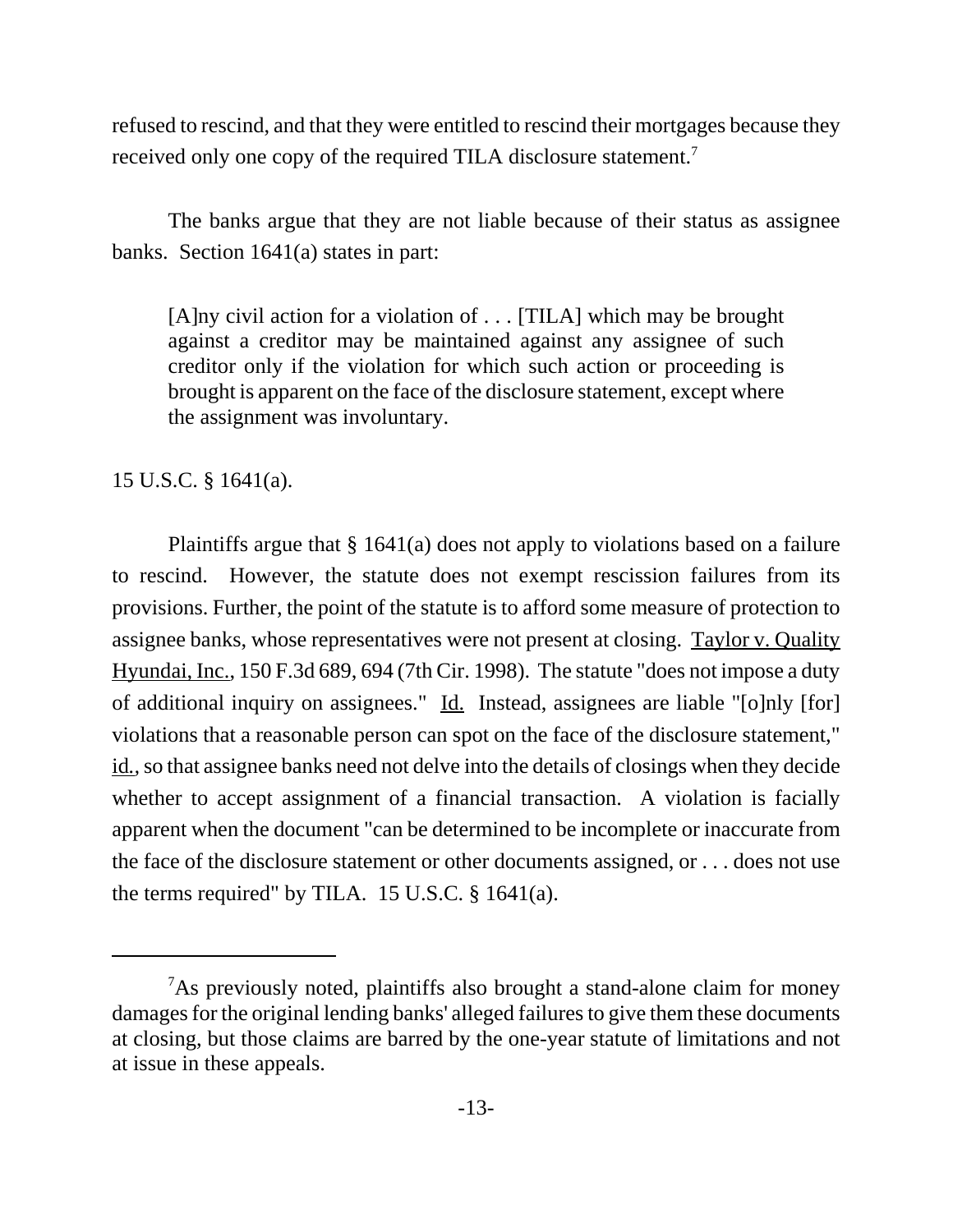We agree with the banks that the alleged violation–that each set of plaintiffs were given one, rather than two TILA disclosures–was not facially apparent on the loan documents as set forth in § 1641. Assignee banks are entitled under § 1641 to rely upon the documents contained in the files they received upon assignment, and if those documents appear complete and accurate on their face, a borrower has no basis for a claim for monetary damages against an assignee bank. The record discloses that the loan files in both cases have acknowledgments from the Keirans and the Sobieniaks that they received all of the notices they were entitled pursuant to TILA, including that each of the four borrowers received two copies of the notice of right to cancel, and one copy of the TILA disclosure statement. Those acknowledgments are "'conclusive proof'" that the required TILA disclosures were delivered for purposes of an assignee bank's liability under § 1641.<sup>8</sup> Ofor, 649 F.3d at 815 (quoting 15 U.S.C. § 1641(b)). Accordingly, the plaintiffs' claims for money damages for the banks' failure to rescind are without merit.

# **III. CONCLUSION**

We affirm the district court.

<sup>&</sup>lt;sup>8</sup>Given the banks' status as assignees, we need not reach the merits of whether the plaintiffs actually were given an inadequate number of TILA disclosures (entitling them to rescission). And indeed, if we did decide that there was no TILA disclosure violation on the merits, our analysis in the preceding section would be unnecessary because absent a disclosure violation, the right to rescind is not extended for three years and instead ends at the close of the three-day window following consummation of the loan transaction. See Rand, 559 F.3d at 846 (noting that only when a creditor fails to comply with the notice and disclosure provisions in Regulation Z is the right to rescind extended from three days to three years under 15 U.S.C. § 1635(f)). In deciding the case pursuant to the special protections for assignees under § 1641, we hold only that any such notice or disclosure defects were not evident on the face of the loan documents transferred to the assignee bank.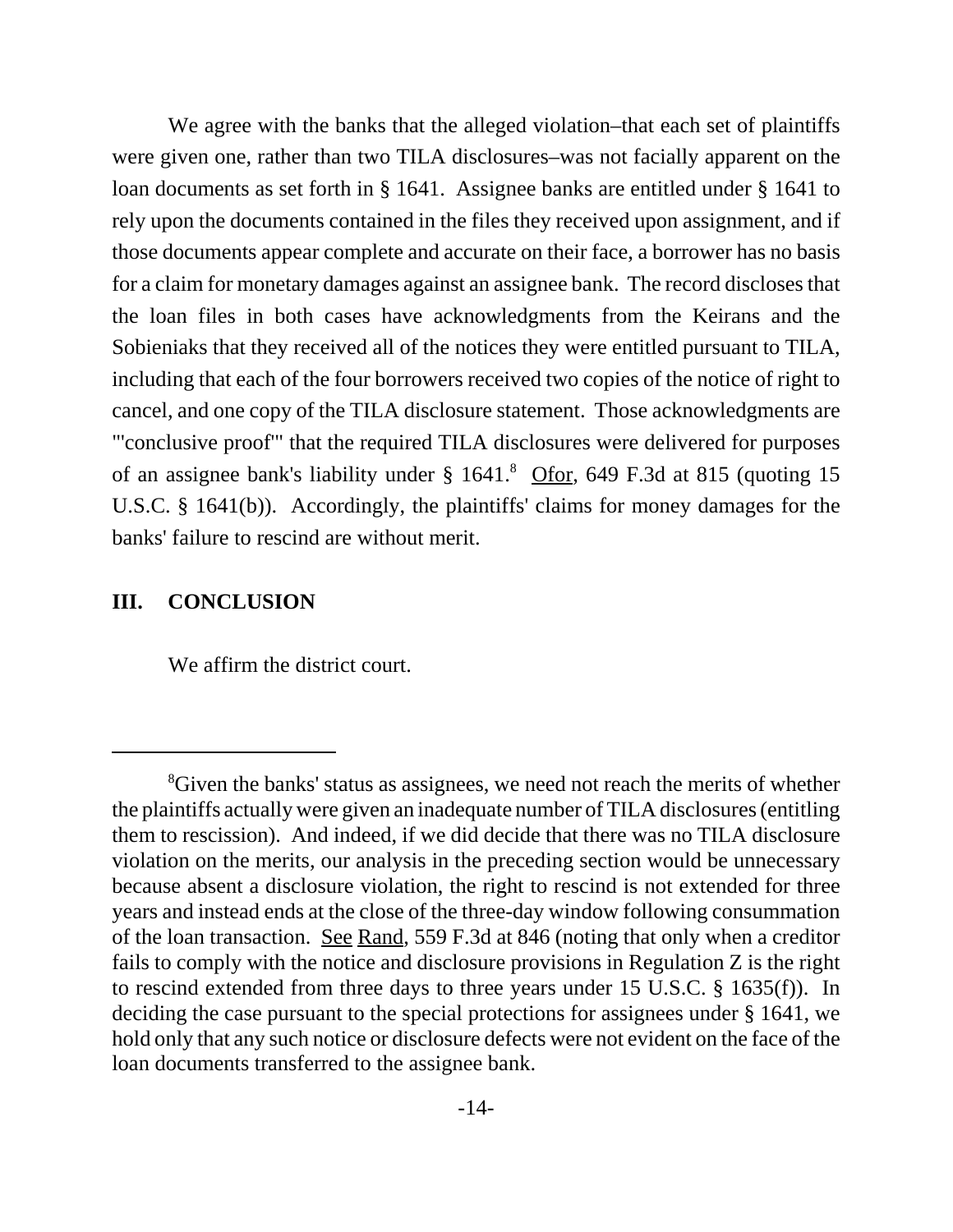MURPHY, Circuit Judge, concurring in part and dissenting in part.

While I agree with the majority that the Truth in Lending Act (TILA) does not permit suits for damages against assignees unless the alleged statutory defects are apparent on the face of the lending documents, I otherwise dissent. The majority decision is contrary to the plain language of TILA, the congressional intent behind it, and the position of the agency responsible for enforcing it. TILA is "remedial legislation to be construed broadly in favor of consumers," Rand Corp. v. Yer Song Moua, 559 F.3d 842, 845 (8th Cir. 2009), yet the majority construes its provisions broadly in favor of lenders. Nowhere in the TILA statute is there any requirement that a consumer must file a lawsuit in order to exercise a right of rescission.

#### I.

#### A.

TILA provides consumers an unconditional right to rescind a consumer credit transaction for three days after the parties have consummated the loan. 15 U.S.C. § 1635(a). The time to rescind is extended if the lender has not provided certain required disclosures. In that situation, a consumer's "right of rescission shall expire three years" from the date of closing. Id. § 1635(f). Regardless of the grounds for rescission, TILA provides that "the obligor has the right to rescind the transaction . . . by notifying the creditor, in accordance with the regulations of the [Consumer Financial Protection] Bureau, of his intention to do so." Id. at § 1635(a). Regulation Z, promulgated by the agency charged by Congress with enforcing TILA, has provided that a consumer can "exercise the right to rescind" by "notify[ing] the creditor of the rescission by mail, telegram, or other means of written communication."  $12$  C.F.R. § 226.23(a)(2). Such notification is the only requirement the statute and Regulation Z impose upon consumers to exercise their right of rescission.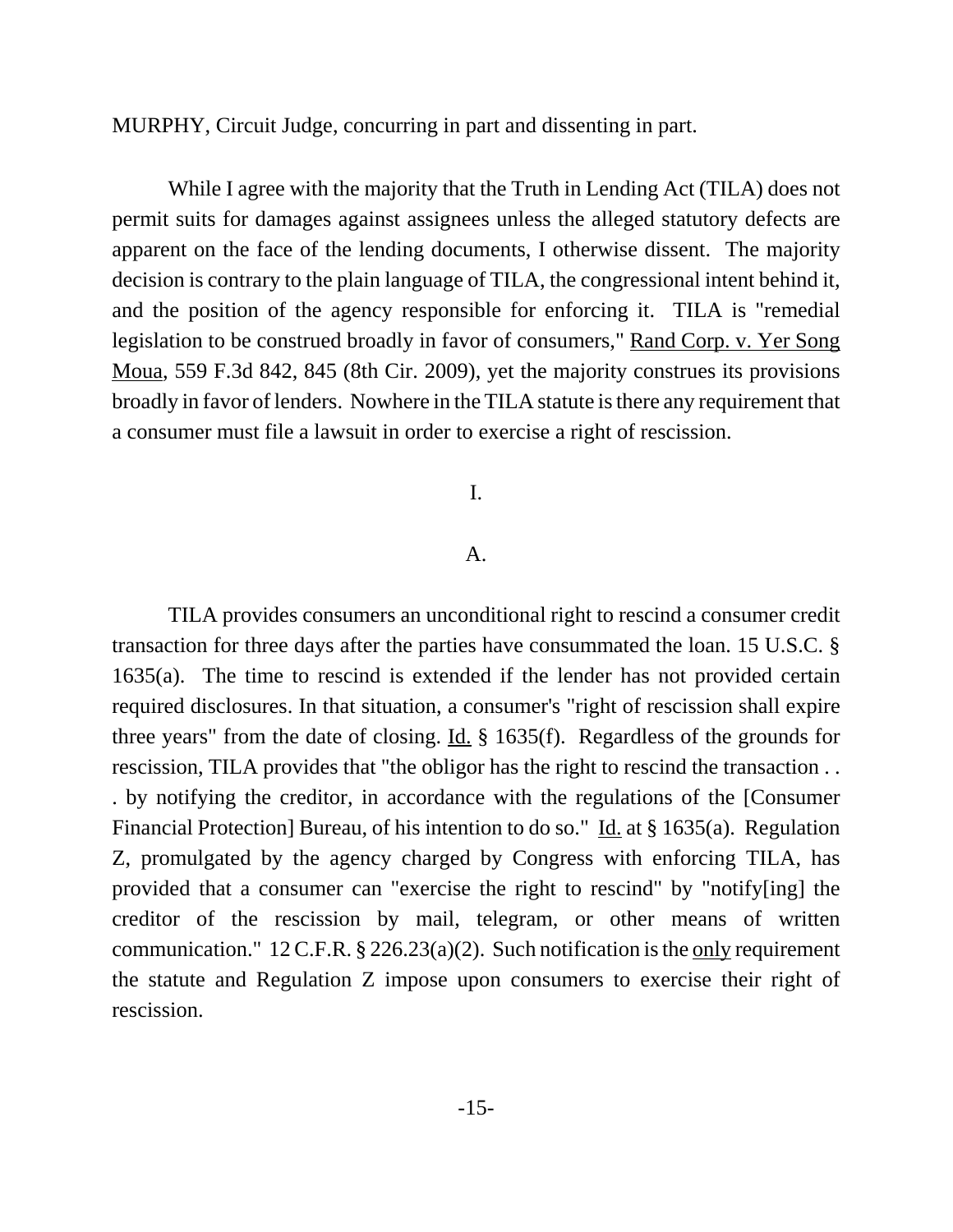There is no dispute that the Keirans and the Sobieniaks followed these statutory procedures. Both couples gave written notice to the lending banks that they were exercising their right to rescind, and each sent that notice less than three years after their home purchase was completed. Both couples clearly "exercised" their right in the manner prescribed by TILA and Regulation Z. When a statutory text is clear the "sole function of the courts is to enforce the plain language of the statute." Coop v. Frederickson, 545 F.3d 652, 656 (8th Cir. 2008)

The majority suggests that Beach v. Ocwen Federal Bank, 523 U.S. 410 (1998), compels a different interpretation of the statute. This is a puzzling assertion since in Beach the homeowners had unquestionably not exercised their right of rescission within three years, either by providing the statutory notice or by filing a lawsuit as the majority advocates. The Beach homeowners had in fact done nothing at all until five years after they closed on their construction loan. Id. at 413. At that point the bank began foreclosure proceedings, and the Beaches attempted to use the right of rescission as an affirmative defense. Id. at 414. Their claim was that while § 1635(f) placed a three year time limit on filing a lawsuit, that did not prevent them from using the right of rescission defensively against a foreclosure proceeding. The Supreme Court disagreed. According to the Court, the three year time limit in § 1635(f) is not just a statute of limitation, but also a statute of repose that governs the life of the underlying right. Id. at  $417-19$ . Thus, if a consumer had not exercised his right of rescission within three years, he would not just be precluded from bringing a suit, he would be precluded from exercising his rescission right "defensively or otherwise." Id. at 419.

While <u>Beach</u> made clear that the right of rescission expires if it is not exercised within a three year period, it "does not address how an obligor must exercise his right of rescission within the three year period." Sherzer v. Homestar Mortg. Servs., 707 F.3d 255, 258 (3d Cir. 2013) (emphasis in original). In fact the homeowners in Beach did not attempt to exercise their right of rescission in any form—notice, lawsuit, or otherwise—until five years after the completion of their transaction. Thus, Beach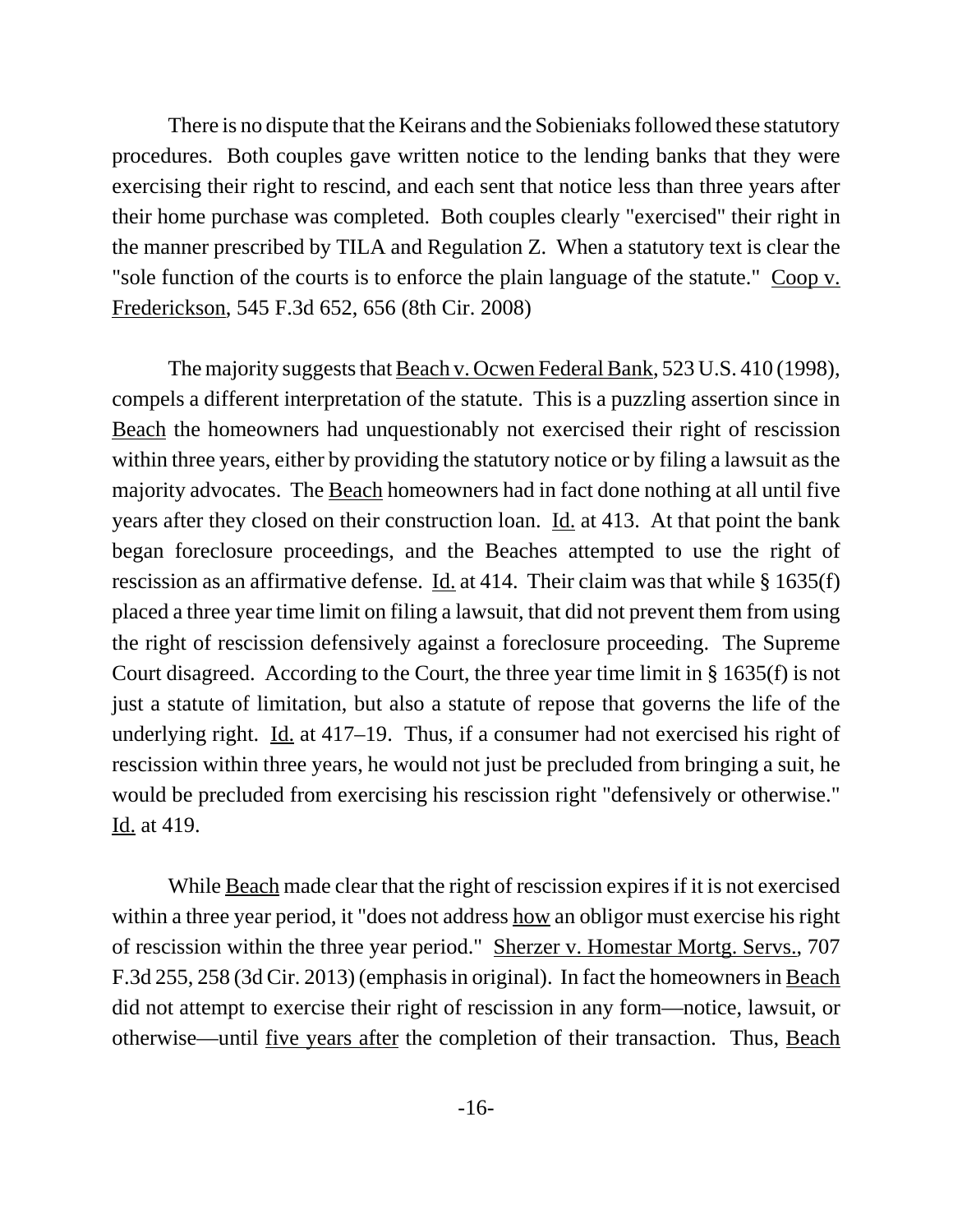provides no answer to the question in this case. "The most that can be gleaned" from Beach "is that, however the right of rescission is to be exercised, it must be done within three years." Id. at 263.

It also cannot be inferred from the fact that § 1635 is a statute of repose that homeowners must sue to exercise their right of rescission. A statute of repose extinguishes a statutory right unless some action is taken to exercise that right within a particular time period. By contrast, a statute of limitation is a procedural bar to recovery that does not affect the validity of the underlying right (which could still be revived, for example, by legislative action or used as an affirmative defense). See id. at 262; Harding v. K.C. Wall Prods., Inc., 851 P.2d 958, 967–68 (Kan. 1992). The distinction between a statute of limitations and a statute of repose is not germane to the controversy in the cases before the court.

While in many circumstances a statute of repose sets a limit on the time to file a lawsuit, it does not always do so. Whether a lawsuit is required depends on how a party may exercise its underlying right. For example, in Ma v. Merrill Lynch, 597 F.3d 84 (2d Cir. 2010), there was a statute of repose under which a bank customer would have the right to be reimbursed for an unauthorized payment only if the customer objected within a year of receiving notice of the debit. Id. at 88 (citing N.Y. U.C.C. § 4-A-505). Likewise, a statute of repose in Balam-Chuc v. Mukasey set a deadline for filing a visa petition. 547 F.3d 1044, 1049 (9th Cir. 2008) (citing Immigration and Nationality Act  $\S$  245(i)). Once a statute of repose has been triggered, a party faces a deadline within which it must act, but there is no requirement that the action be a lawsuit. The nature of the required action depends on what the statute provides. TILA unambiguously provides that the right of rescission is exercised "by notifying the creditor, in accordance with the regulations of the [Consumer Financial Protection] Bureau, of his intention to do so." 15 U.S.C. §  $1635(a)$ .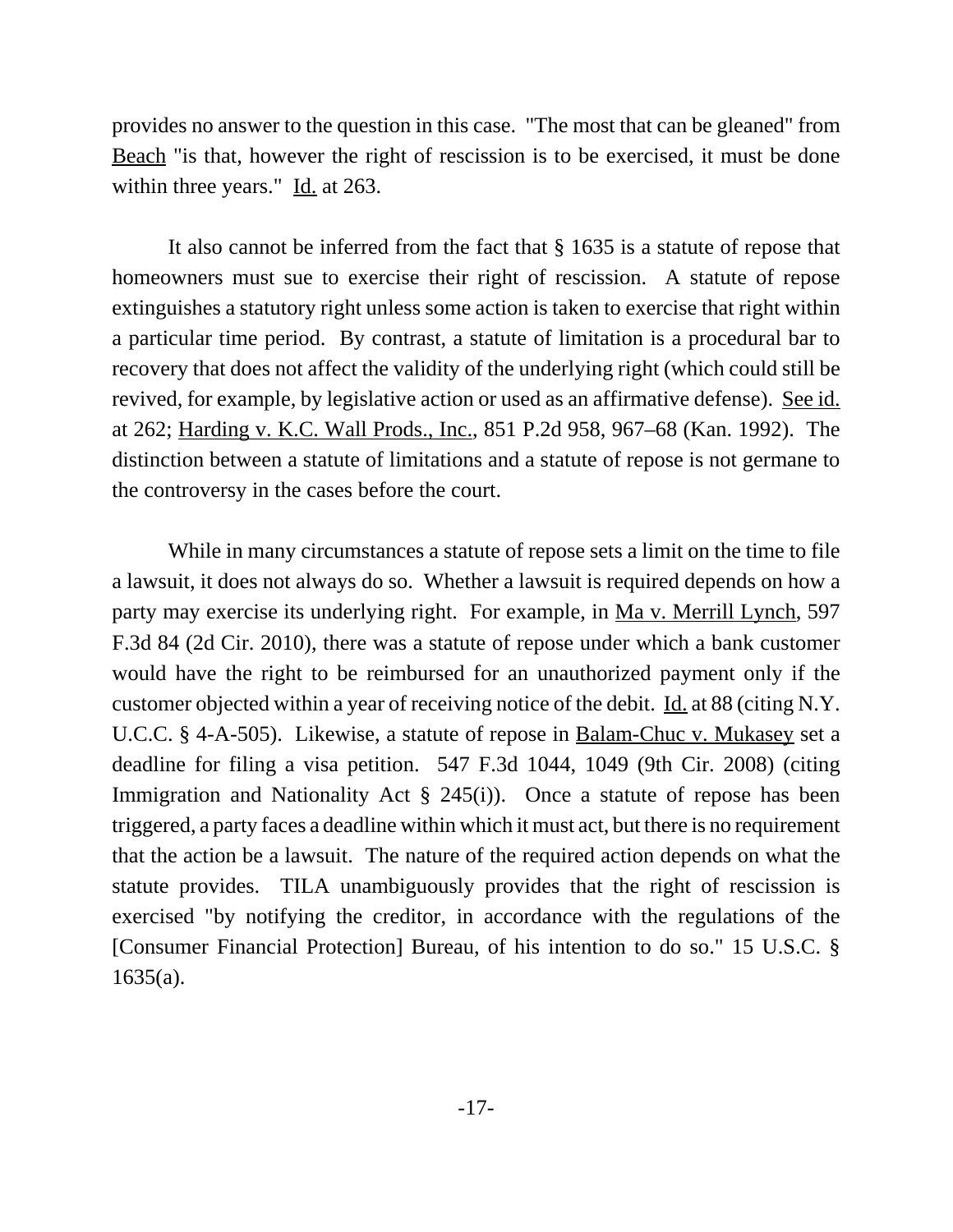Congress may choose to use a statute of repose to make the filing of a lawsuit necessary in order to exercise a statutory right, but when it has chosen to do so, it has done it explicitly. Section 413 of ERISA provides an example of a statute of repose in connection with breaches of fiduciary duties: "No action may be commenced" more than six years after the alleged breach of fiduciary duty occurred. 29 U.S.C. § 1113 (recognized as a statute of repose in Radford v. Gen, Dynamics Corp., 151 F.3d 396, 400 (5th Cir. 1998) (per curiam)). The Securities Exchange Act of 1934 similarly provides that "[n]o action shall be maintained to enforce any liability created under this section, unless brought within one year after the discovery of the facts constituting the violation and within three years after such violation." 15 U.S.C. § 78i(f) (identified as a statute of repose in Lampf, Pleva, Lipkind, Prupis & Petigrow v. Gilbertson, 501 U.S. 350, 360 (1991)).

In contrast, TILA contains no language even hinting that a lawsuit is required to exercise the right of rescission. Neither TILA nor Regulation Z mention at any point the need for a court filing. Sherzer, 707 F.3d at 258. Instead, they simply state that "the obligor has the right to rescind the transaction . . . by notifying the creditor, in accordance with the regulations of the [Consumer Financial Protection] Bureau, of his intention to do so," 15 U.S.C. § 1635(a), and that such notice has to be in written form,  $12$  C.F.R. §  $226.23(a)(2)$ . The fact that Regulation Z "says nothing about filing suit" as part of exercising a right of rescission is somehow understood by the majority as proof that the regulation "does not set forth the entirety of things necessary to accomplish rescission." Ante at 10. The plain language of the statute and the regulation both unambiguously require only written notice to effectuate rescission. Moreover, courts are bound to interpret any ambiguities in TILA "broadly in favor of consumers." Rand Corp., 559 F.3d at 845.

The proposition that the right of rescission can only be accomplished through a lawsuit is also inconsistent with the way the subject is treated in the statute itself. Section 1635(a) grants consumers an unconditional "right to rescind" their transaction "until midnight of the third business day" following the completion of the transaction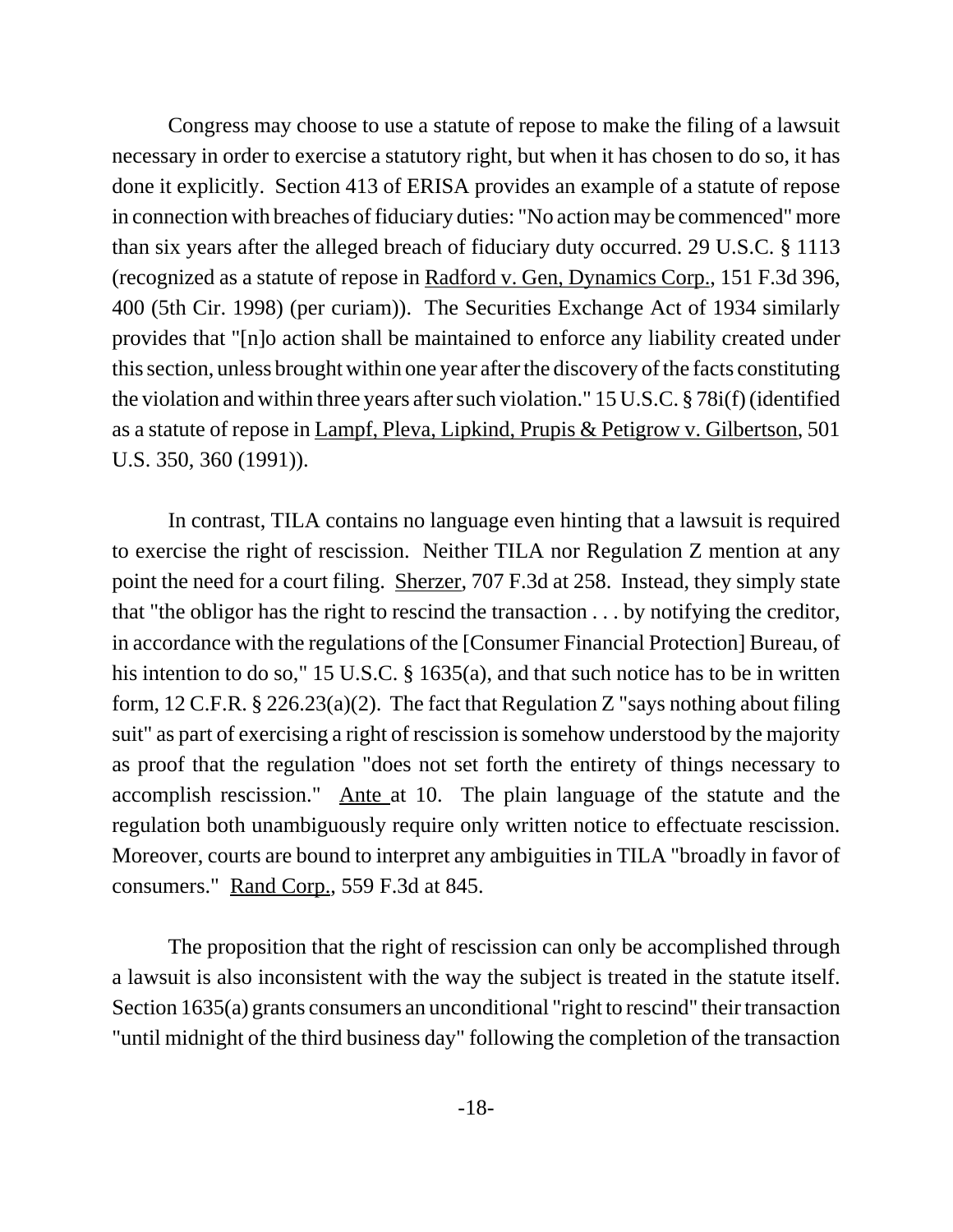or delivery of the required forms. As Sherzer observed, this is structurally identical to the statute of repose in § 1635(f) which we are currently considering. 707 F.3d at 264. TILA has not required that an obligor file a lawsuit within three days to exercise his right of rescission, and for good reason. During those three days the obligor would still likely lack the grounds for filing because § 1635(b) gives the lender twenty days to terminate his security interest. It is clear in TILA that the right to unconditional rescission is exercised by providing written notice within the three day statute of repose. There is no textual reason to conclude that the three year rescission right must be exercised by other means. See Sherzer, 707 F.3d at 264.

In addition to the unconditional three day rescission right, § 1635 consistently treats rescission as resulting from an act of the obligor, rather than from an act by a court. Section 1635(a) could hardly be clearer in this respect since it gives the obligor "the right to rescind the transaction . . . by notifying the creditor, in accordance with regulations of the Bureau, of his intention to do so." Section 1635(b) likewise details the effect of such an obligor "exercis[ing] his right to rescind," which accordingly obligates the lender to terminate the security interest created by the transaction within "20 days after receipt of a notice of rescission." Termination of the lender's interest thus depends on his own act or inaction, not receipt of a court summons. In fact there is almost no mention in § 1635 of any action by a court. As the Third Circuit observed in Sherzer, the judicial system is mentioned only twice in § 1635 and neither reference suggests that the act of rescission or notice of it is dependent on court action. 707 F.3d at 260.

TILA provides only that an "obligor's right of rescission shall expire three years after the date of consummation of the transaction." 15 U.S.C. § 1635(f). The statute clarifies that the way this right is exercised is "by notifying the creditor of [the obligor's] intention to do so," 15 U.S.C. § 1635(a). Regulation Z removes any doubt by making explicit that the required act for rescission is written notification to the lender. 12 C.F.R. § 226.23(a)(2). The Supreme Court also gave no indication in Beach that a claimant must exercise his right of rescission by filing a lawsuit, nor can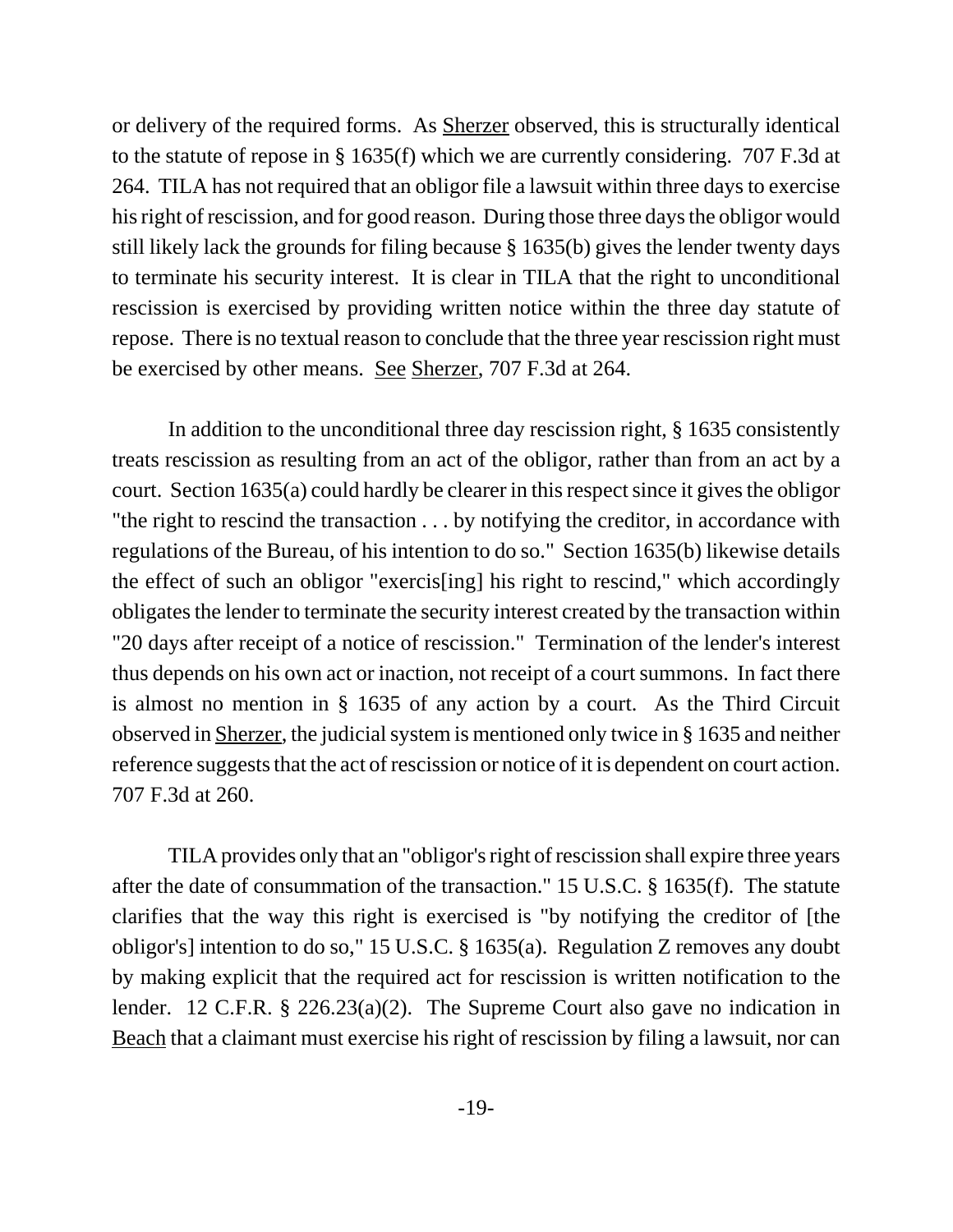that requirement be inferred from TILA's status as a statute of repose. See Sherzer, 707 F.3d at 258.

#### B.

The majority expresses concern that making rescission claims viable on written notice would permit a clouding of title that could persist for more than three years after closing. No party disputes that lenders are free to file a declaratory or quiet title action at any time to establish conclusively whether a homeowner's exercise of his right of rescission is valid. In other words, the "cloud" on title lasts precisely so long as the lender wishes it to last. Once notified that the homeowner has exercised his right of rescission, the lender may choose to negotiate or it may choose to litigate, but it can never be subject to an indefinitely clouded title without its own tacit consent. See Sherzer, 707 F.3d at 266–67.

Also of concern to the majority is that forcing lenders to initiate a lawsuit if negotiations prove unsuccessful would mean that a rescission notice might "unilaterally impair" their interest in a property, thus "casting a cloud on the property's title." Ante at 10. That same concern would also exist under the majority's rule, however, because the obligor's initiation of a lawsuit would also "unilaterally" create a cloud on the title that would not be resolved until a court order or a negotiated settlement. <u>See</u> 15 U.S.C. § 1635(b) (obligating the lender to "take any action necessary or appropriate to reflect the termination of any security interest created under the transaction" within 20 days after receiving notice of rescission).

The First Circuit has pointed out that the congressional goal in TILA was to make "the rescission process a private one, worked out between creditor and debtor without the intervention of the courts." Belini v. Wash. Mut. Bank, FA, 412 F.3d 17, 25 (1st Cir. 2005). The proposition that "filing suit will certainly be necessary to actually accomplish rescission in most cases," ante at 10, has no basis in the statute. A litigation centered interpretation of TILA is inconsistent with the statute's three day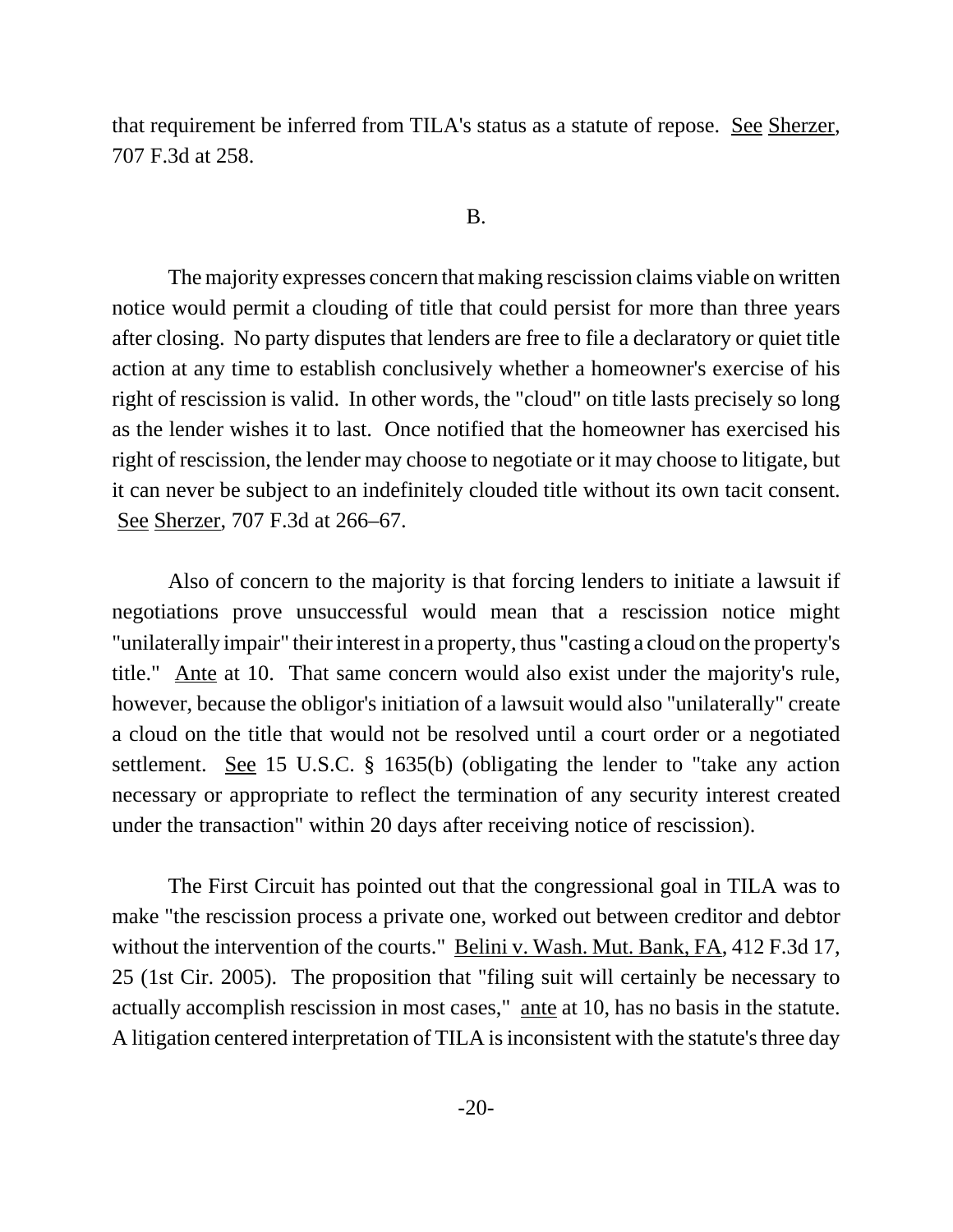unconditional right of the obligor to rescind and the textual treatment of rescission throughout § 1635. TILA's legislative history also confirms that rescission should ideally be a private matter worked out between the parties. In expanding the time period within which the creditor must refund the consumer's money "after a consumer exercises his right to rescind," Congress noted that creditors need sufficient opportunity to determine for themselves "whether the right of rescission is available to the consumer and whether it was properly exercised." S. Rep. 96-368, 96th Cong., 1st Sess. 1979; 1980 U.S.C.C.A.N. 236, 264. By placing the initial investigative obligation on the lender, Congress evinced a clear intent that an ideal rescission would occur without judicial intervention.

No doubt borrowers may sometimes make rescission claims without any valid basis, see ante at 10, but lenders may also deny them without legal right or might take advantage of uninformed consumers, see, e.g., McOmie-Gray v. Bank of America Home Loans, 667 F.3d 1325, 1329–30 (9th Cir. 2012) (bank claimed it could and would "toll" the rescission period during negotiations, then used the statute of repose to extinguish the claim once three years had passed from closing the loan). The majority expresses much concern about the former issue and very little about the latter, yet TILA's status as "remedial legislation, to be construed broadly in favor of consumers," Rand Corp., 559 F.3d at 845, dictates which problem takes precedence. It was well within Congress' discretion to decide in TILA that consumers needed special protection.

#### II.

The appellants request monetary damages due to the lenders' failure to rescind. See 15 U.S.C. § 1640(a). I agree with the majority that §§ 1641(a) and 1641(e) limit the liability of assignees if the alleged defects in the disclosure statements are not apparent on the face of the documents, and that § 1641(c) only restores a consumer's right to rescind under § 1635 "against any assignee of the obligation." These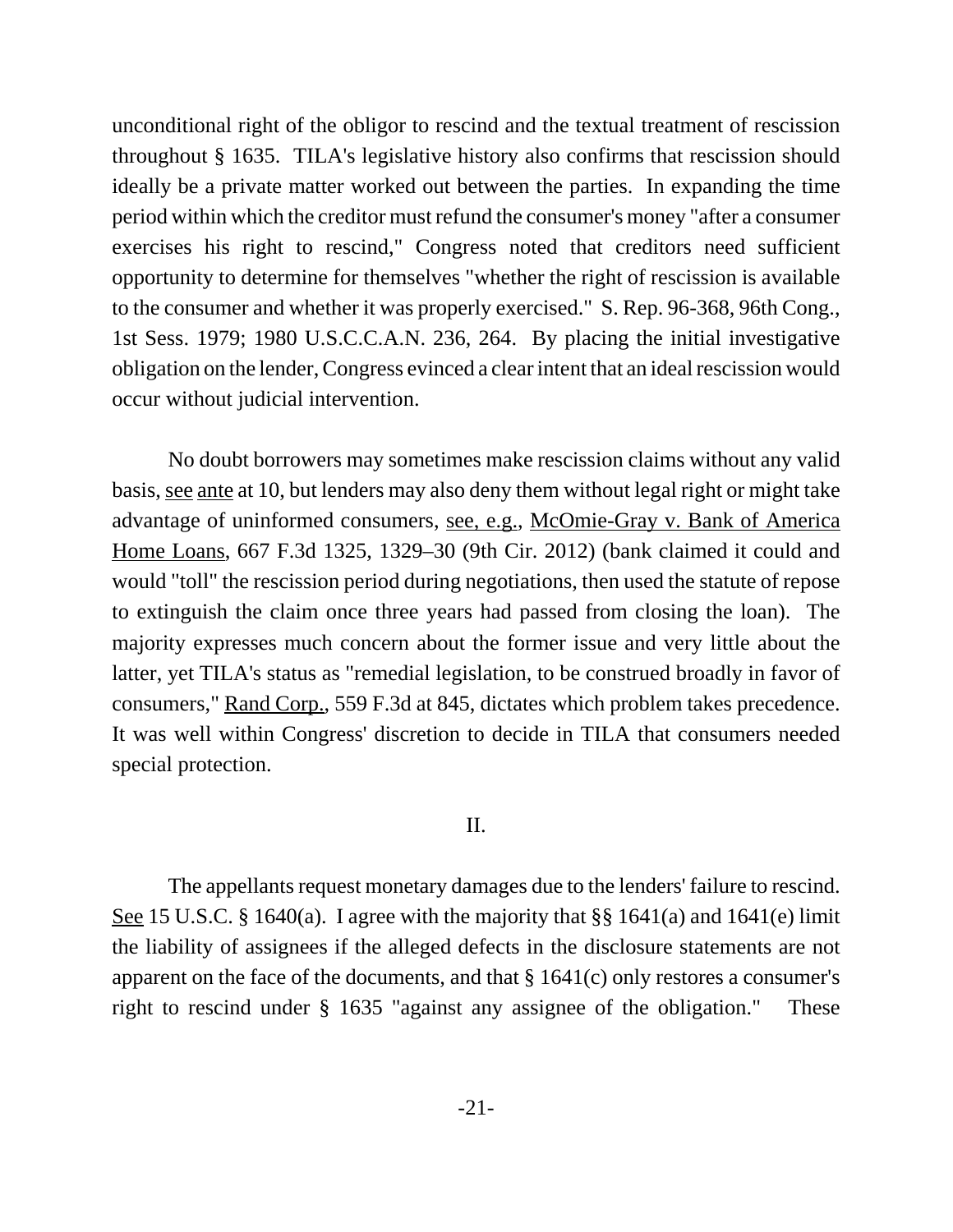statutory limitations further emphasize the error in the majority's assumption that rescission under § 1635 requires a lawsuit rather than notice.

The majority describes the "point" of § 1641 as providing "some measure of protection to assignee banks, whose representatives were not present at closing." Ante at 13 (citing Taylor v. Quality Hyundai, Inc., 150 F.3d 689, 694 (7th Cir. 1998)). That is undoubtedly a relevant interest protected by the statute. But the protection of lenders was not the only interest Congress had in mind when drafting TILA. Congress also made clear that consumers were meant to retain an "effective" right of rescission against assignees. S. Rep. 96-368, 96th Cong., 1st Sess. 1979; 1980 U.S.C.C.A.N. 236, 268. A proper reading of TILA should both provide protection to assignee banks while simultaneously ensuring that consumers retain an effective right of rescission.

Two incentives exist under TILA for assignee lenders to do what § 1635(b) requires; that is, to terminate the security interest within 20 days of being informed of an obligor's notice of rescission. The first reason a lender might terminate its interest is the prospect of an award of monetary damages if it does not. Even if damages are not available, however, the assignee lender still would have an incentive to clear expeditiously the cloud on title created by the obligor's rescission claim. If TILA requires only that a homeowner provide notice of rescission in order to satisfy the statute of repose, such a cloud would persist until either the parties reach an agreement or one party obtains a court decision resolving the conflict. The lender therefore has a strong incentive to resolve the rescission claim as quickly as possible, and no reason to delay acceding to a valid rescission notice.

Unfortunately, the majority's interpretation of TILA would have the effect of eliminating both the risk of monetary damages and the need to clear title proactively. The assignee's best course of action might always be to deny the rescission claim and wait. The worst case scenario for the lender then would be if the homeowner were to file a successful lawsuit and it were forced to rescind. But the lender would still not